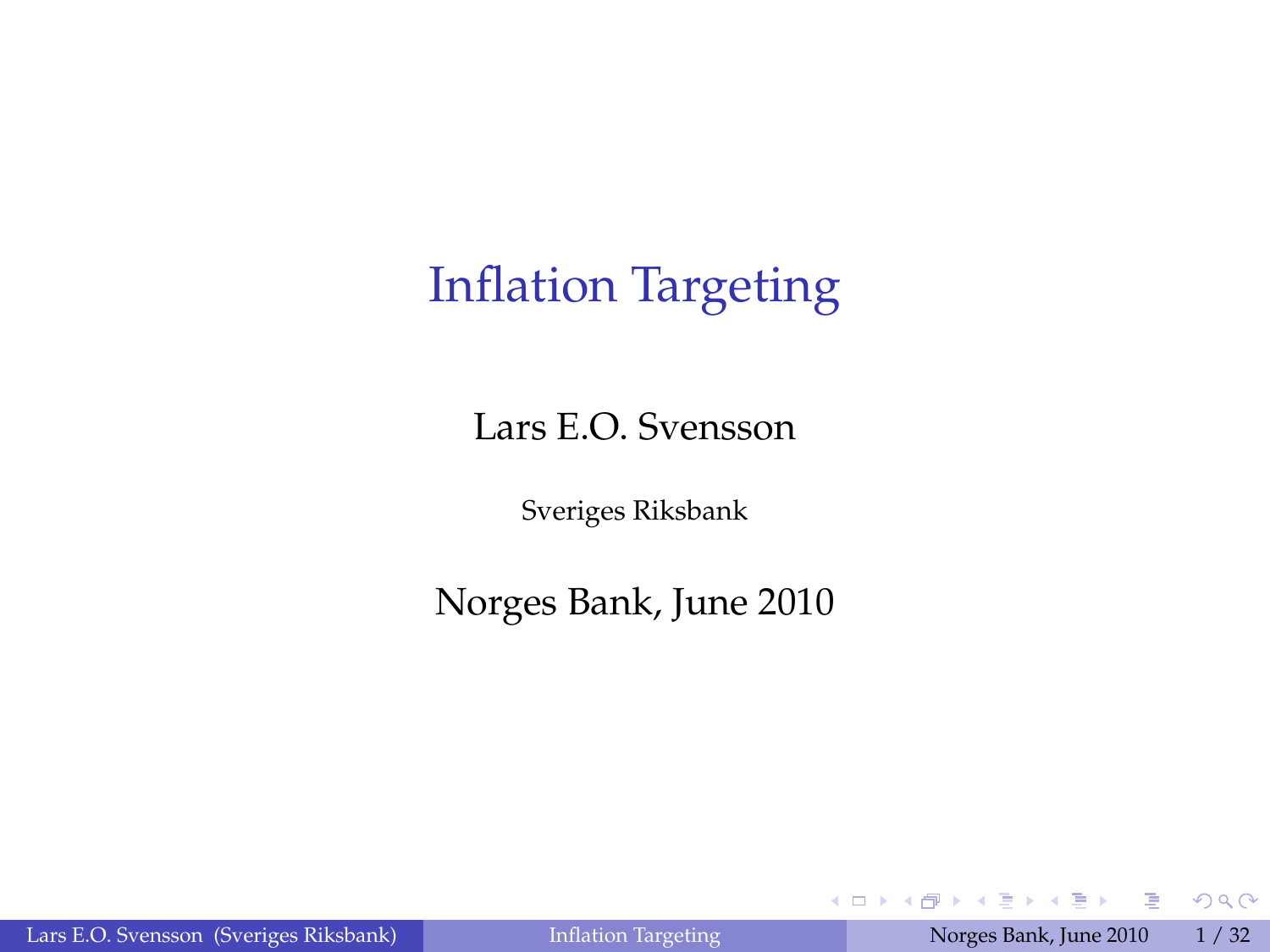### Outline

#### **1 Introduction: Inflation targeting**

- <sup>1</sup> An announced numerical inflation target
- <sup>2</sup> Forecast targeting, flexible inflation targeting: Choose policy rate path so forecast of inflation and real economy "looks good" (stabilizes inflation around target and resource utilization around normal)
- <sup>3</sup> A high degree of transparency and accountability

#### **2 History and macroeconomic effects**

- Starts 1990 in NZ, now about 25 countries
- Effects on inflation, inflation expectations, and output
- Success: Flexible, resilient, and robust monetary-policy regime

 $QQQ$ 

イロトス 御下ス ヨトス ヨトッ ヨ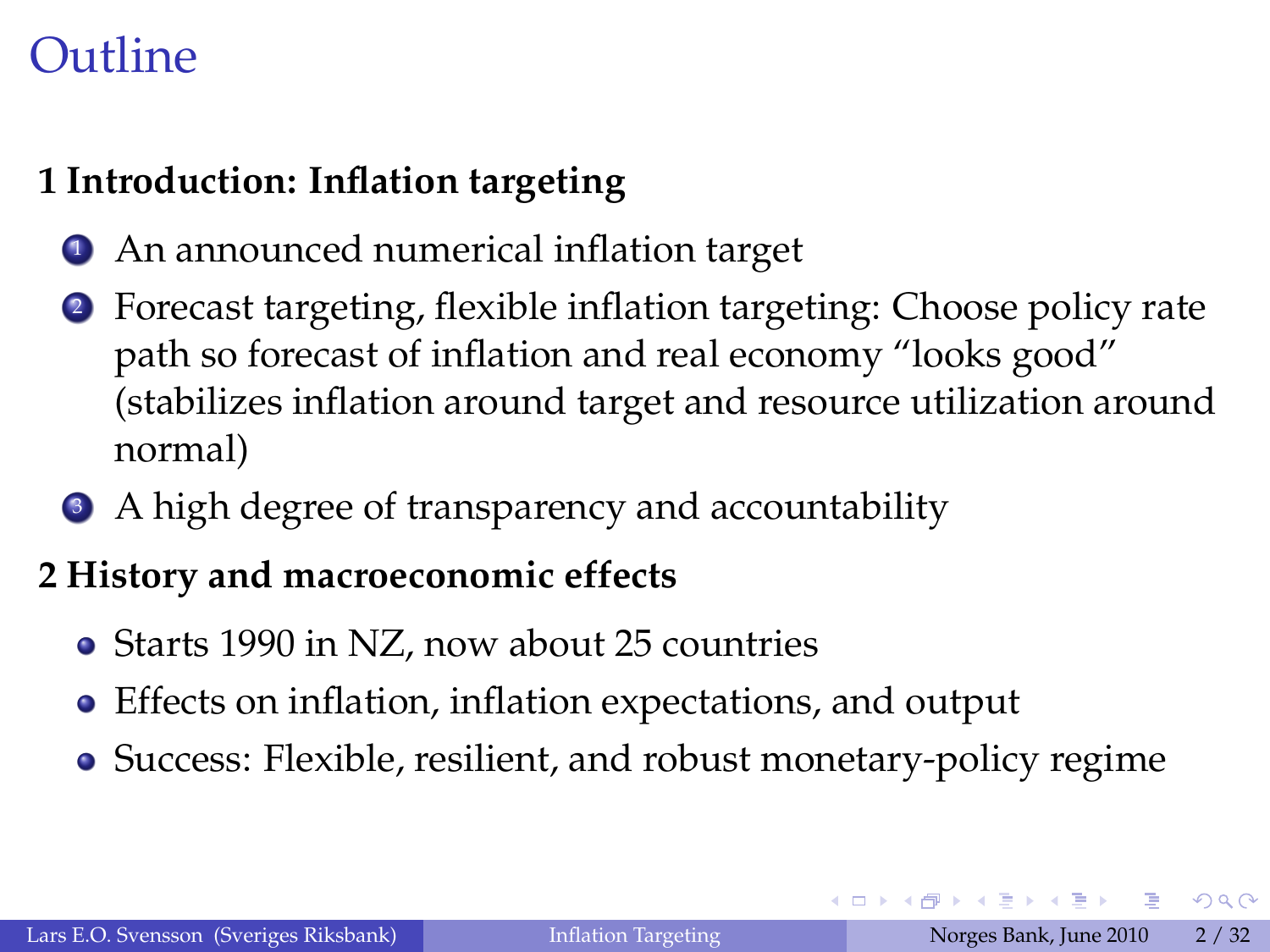### Outline

#### **3 Theory**

- Central role of projections
- Policy choice: Choice of interest-rate path, **not** policy function, in feasible set of projections
- Targeting rules
- Implementation of policy and equilibrium determination
- Uncertainty: State of the economy (additive), the transmission mechanism (model, multiplicative)
- Judgment

不重 的不重的

 $299$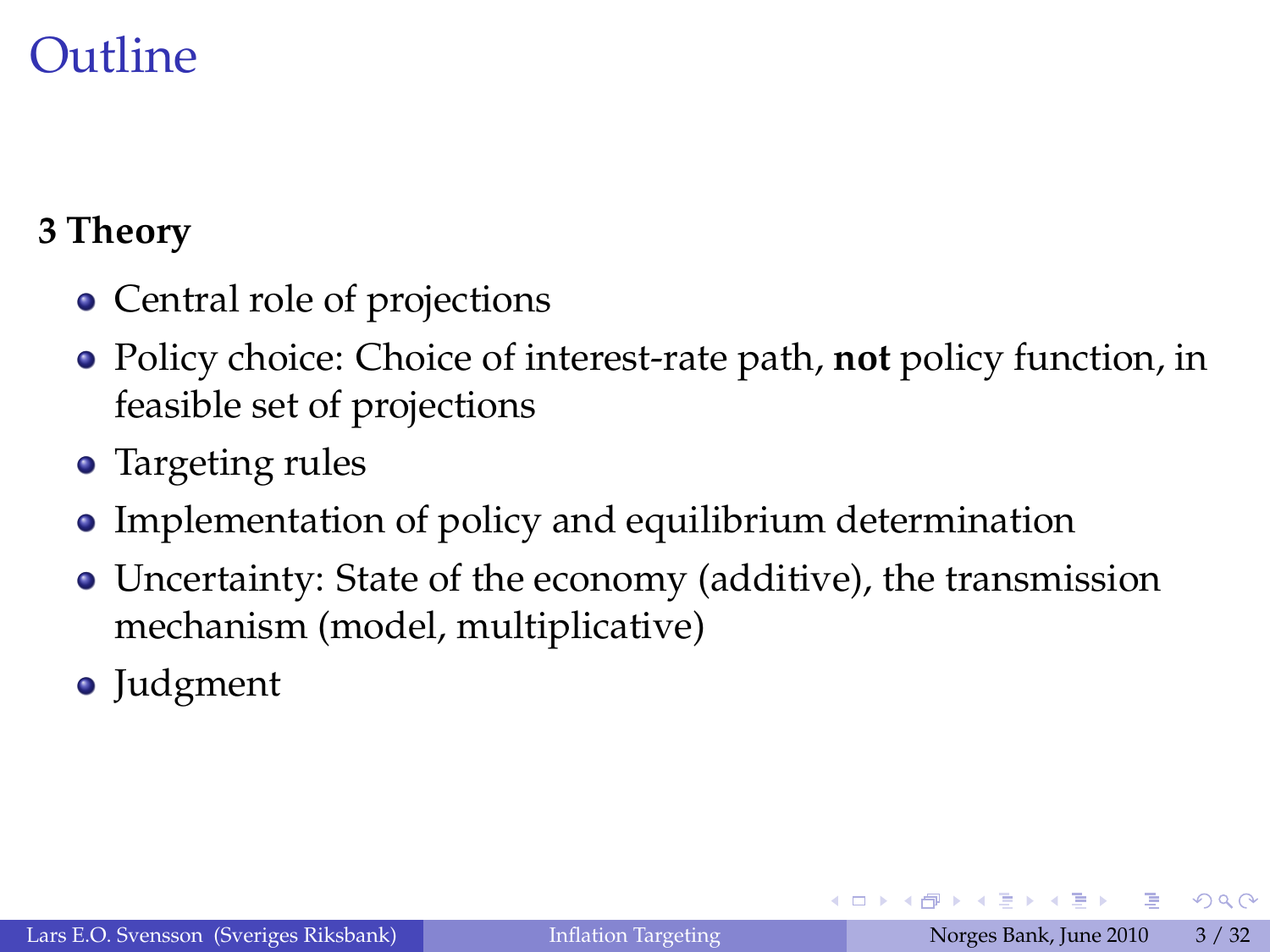### Outline

#### **4 Practice**

- Publishing a policy-rate path
- Case studies: The Riksbank and Norges Bank
- Preconditions for emerging-market economics

#### **5 Future**

- Price-level targeting
- Inflation targeting and financial stability: Lessons from the financial crisis

#### **6 Conclusions**

G.

 $QQQ$ 

不重 医不重 的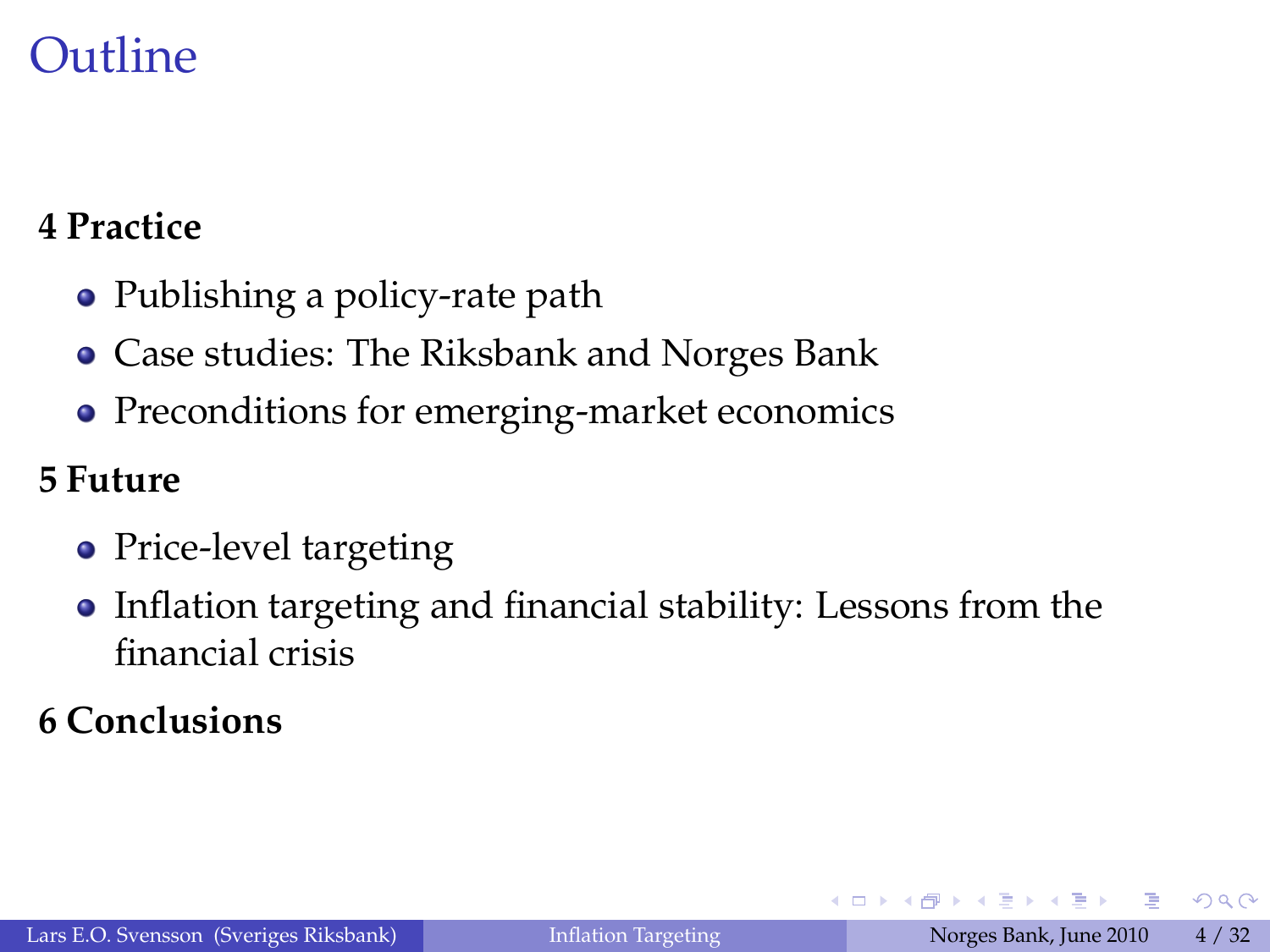## 2 History and macroeconomic effects

- Inflation targeting starts 1990 in New Zealand
- Bundesbank inflation targeter in disguise?
- Now about 10 advanced and 15 emerging-market and developing countries

 $290$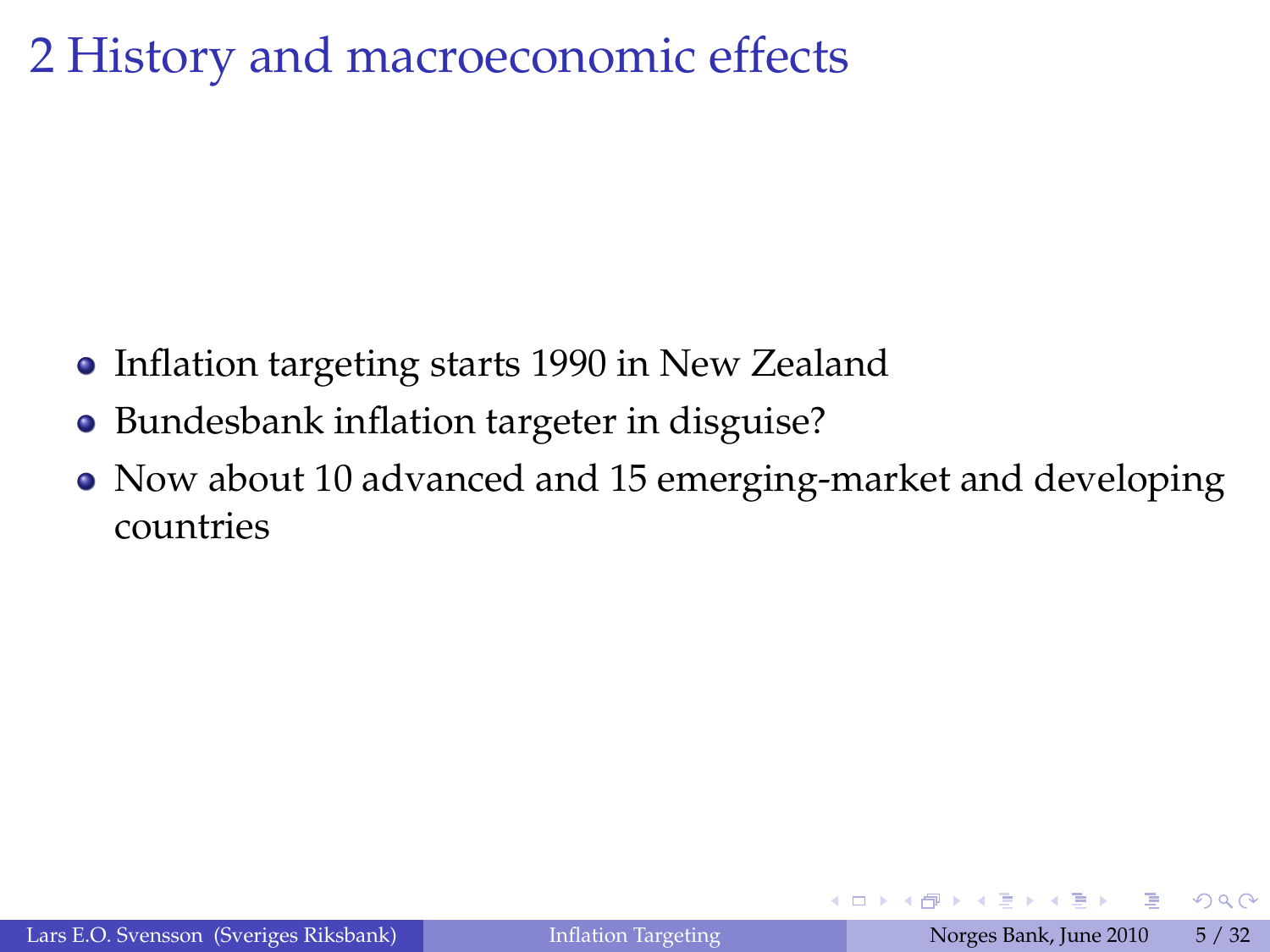## 2 History: Approximate adoption dates

| Country        | Date                | Country     | Date                |
|----------------|---------------------|-------------|---------------------|
| New Zealand    | 1990 q1             | Korea       | 2001 m1             |
| Canada         | 1991 m <sub>2</sub> | Mexico      | $2001 \text{ m}$ 1  |
| United Kingdom | 1992 m10            | Iceland     | 2001 m3             |
| Sweden         | 1993 m1             | Norway      | 2001 m <sub>3</sub> |
| Finland        | 1993 m2             | Hungary     | 2001 m <sub>6</sub> |
| Australia      | 1993 m4             | Peru        | 2002 m1             |
| Spain          | 1995 m1             | Philippines | $2002 \text{ m}$ 1  |
| <b>Israel</b>  | 1997 m6             | Guatemala   | $2005 \text{ m}$ 1  |
| Czech Republic | 1997 m12            | Slovakia    | 2005 m1             |
| Poland         | 1998 m10            | Indonesia   | $2005 \text{ m}$    |
| Brazil         | 1999 m <sub>6</sub> | Romania     | $2005 \text{ m}8$   |
| Chile          | 1999 m9             | Turkey      | 2006 m1             |
| Colombia       | 1999 m9             | Serbia      | 2006 m <sub>9</sub> |
| South Africa   | 2000 m <sub>2</sub> | Ghana       | 2007 m <sub>5</sub> |
| Thailand       | 2000 m5             |             |                     |

 $\bar{z}$ 

 $299$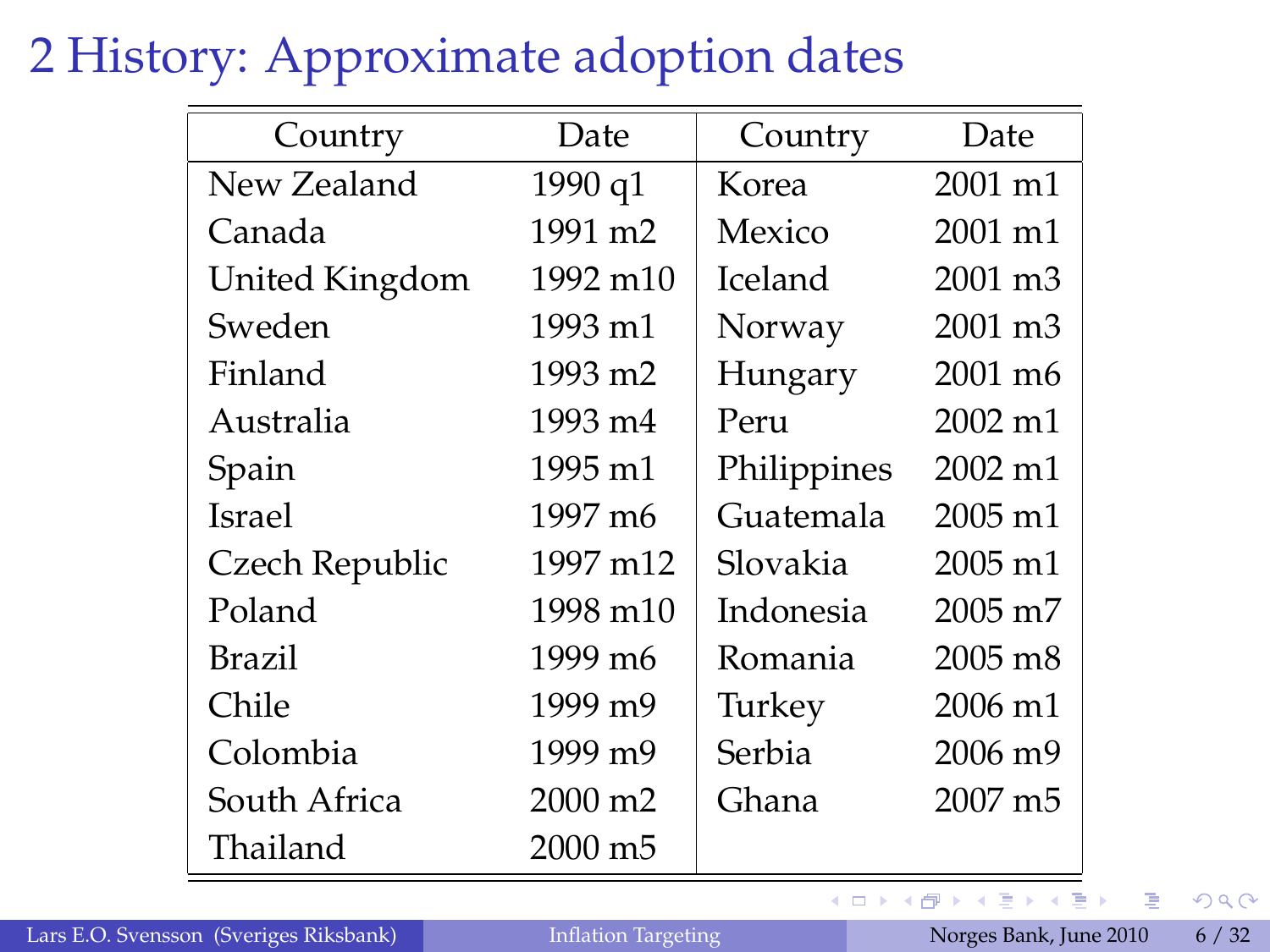### 2 History and macroeconomic effects

- Effects on inflation, inflation expectations, and output for advanced and emerging-market countries
- Success: Flexible, robust, and resilient monetary-policy regime

 $\Omega$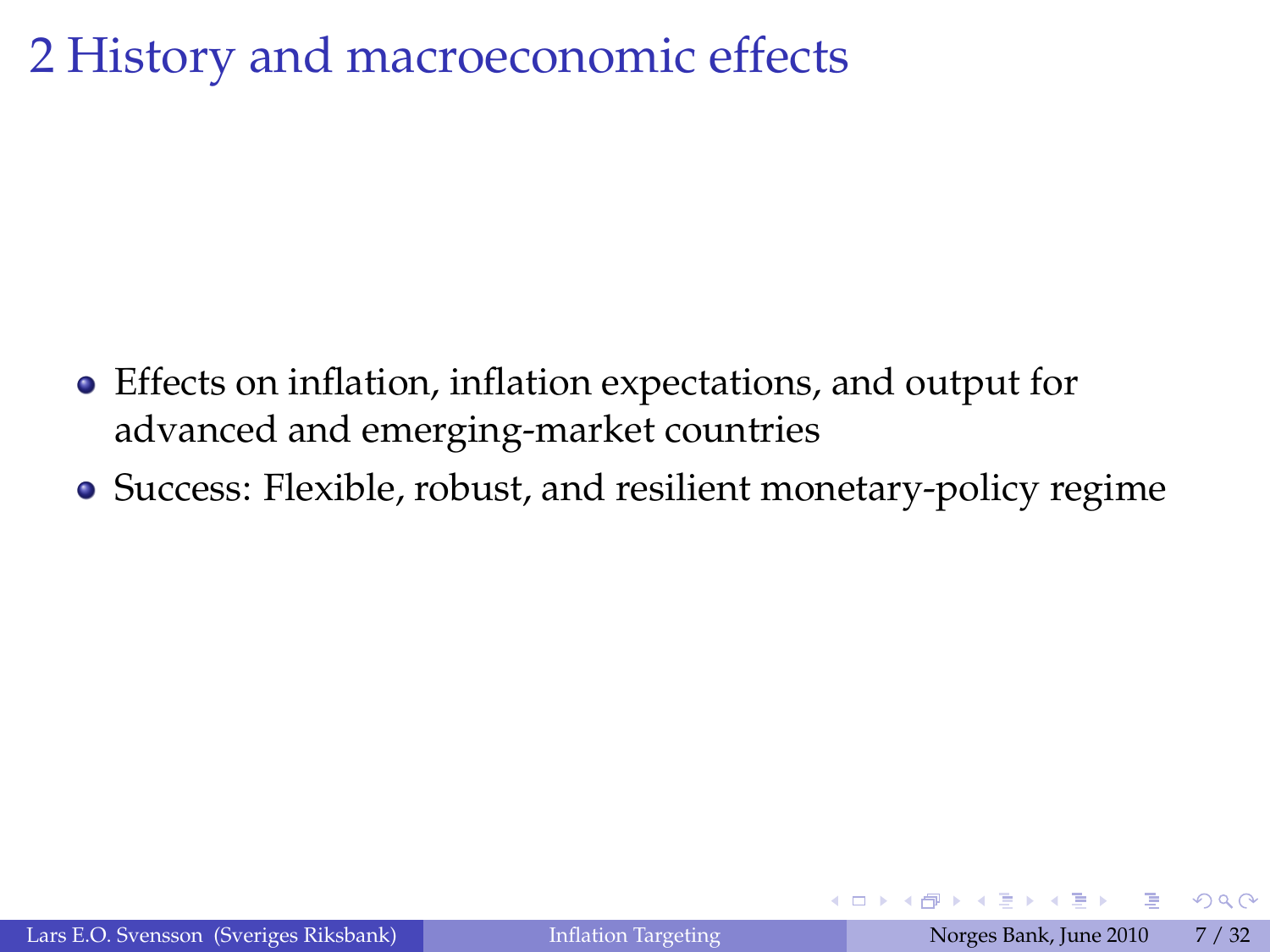Linear quadratic model (approximation around stochastic steady state)

$$
\left[\begin{array}{c} X_{t+1} \\ Hx_{t+1|t} \end{array}\right] = A \left[\begin{array}{c} X_t \\ x_t \end{array}\right] + Bi_t + \left[\begin{array}{c} C \\ 0 \end{array}\right] \varepsilon_{t+1} \tag{1}
$$

<span id="page-7-0"></span>4 □ ) 4 m

*X<sup>t</sup> predetermined*, *x<sup>t</sup> forward-looking* variables, *i<sup>t</sup>* (policy) *instruments*

 $\Omega$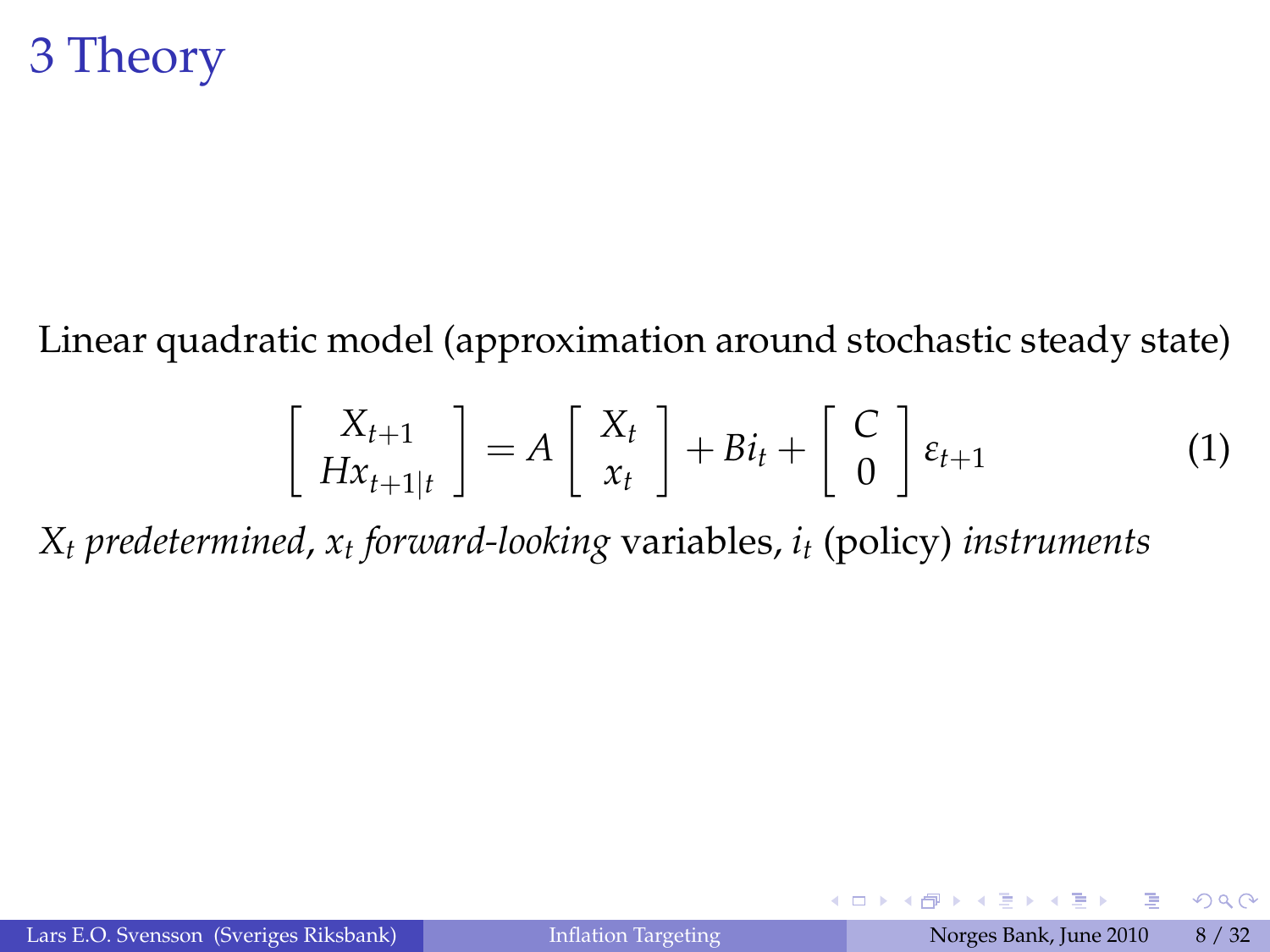*Y*<sub>t</sub> *target* variables, typically  $Y_t \equiv (\pi_t - \pi^*, y_t - \bar{y}_t, ...)$ 

$$
Y_t = D\left[\begin{array}{c} X_t \\ x_t \\ i_t \end{array}\right] \equiv \left[D_X \ D_x \ D_i\right] \left[\begin{array}{c} X_t \\ x_t \\ i_t \end{array}\right] \tag{2}
$$

Intertemporal loss function

$$
E_t \sum_{\tau=0}^{\infty} \delta^{\tau} L_{t+\tau} \quad (0 < \delta < 1)
$$
 (3)

Period loss

$$
L_t \equiv Y_t' \Lambda Y_t \tag{4}
$$

 $\leftarrow$   $\Box$   $\rightarrow$   $\leftarrow$   $\Box$ 

 $Λ$  weight matrix, typically  $Λ ≡$  Diag(1,  $λ$ , ...)

$$
L_t = (\pi_t - \pi^*)^2 + \lambda (y_t - \bar{y}_t)^2
$$

一番

<span id="page-8-0"></span> $QQQ$ 

不重 医不重 的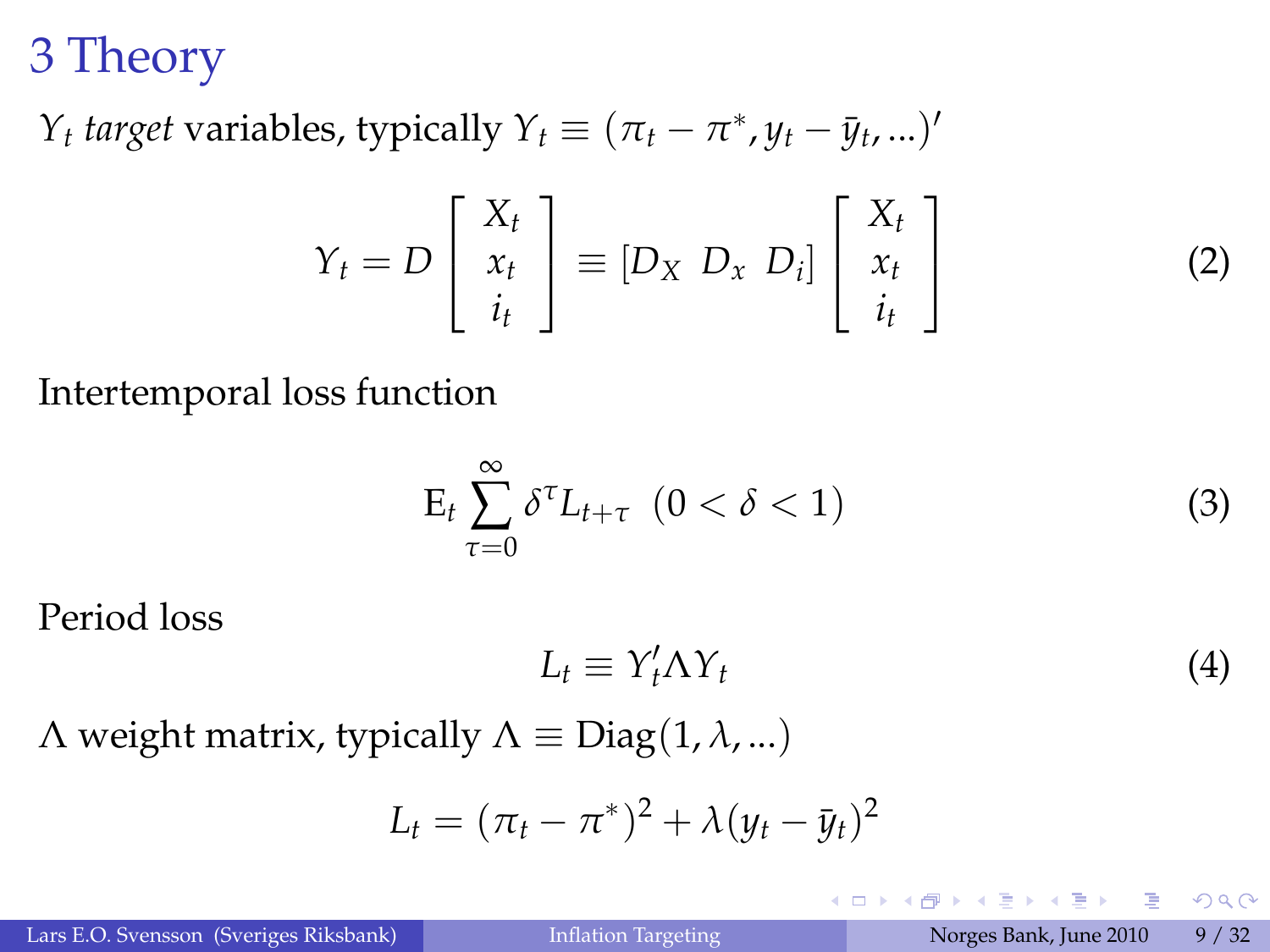Optimization under commitment in a timeless perspective, solution:

$$
\begin{bmatrix} x_t \\ i_t \end{bmatrix} = F \begin{bmatrix} X_t \\ \Xi_{t-1} \end{bmatrix} = \begin{bmatrix} F_x \\ F_i \end{bmatrix} \begin{bmatrix} X_t \\ \Xi_{t-1} \end{bmatrix}
$$
(5)  

$$
\begin{bmatrix} X_{t+1} \\ \Xi_t \end{bmatrix} = M \begin{bmatrix} X_t \\ \Xi_{t-1} \end{bmatrix} + \begin{bmatrix} C \\ 0 \end{bmatrix} \varepsilon_{t+1}
$$
(6)  

$$
Y_t = D \begin{bmatrix} I & 0 \\ F \end{bmatrix} \begin{bmatrix} X_t \\ \Xi_{t-1} \end{bmatrix} \equiv \tilde{D} \begin{bmatrix} X_t \\ \Xi_{t-1} \end{bmatrix}
$$
(7)

Ξ*<sup>t</sup>* Lagrange multipliers for lower block of [\(1\)](#page-7-0) Optimal instrument rule (optimal policy function),

$$
i_t = F_i \left[ \begin{array}{c} X_t \\ \Xi_{t-1} \end{array} \right] \tag{8}
$$

Certainty equivalence: Matrices *F* an[d](#page-8-0) *M* depend [o](#page-31-0)[n](#page-0-0) *A*, *B*, *H*, *D*,  $\Lambda$ , and  $\delta$ [, b](#page-10-0)[ut](#page-9-0) [n](#page-10-0)[ot](#page-0-0) on *[C](#page-31-0)* 

<span id="page-9-0"></span> $\Omega$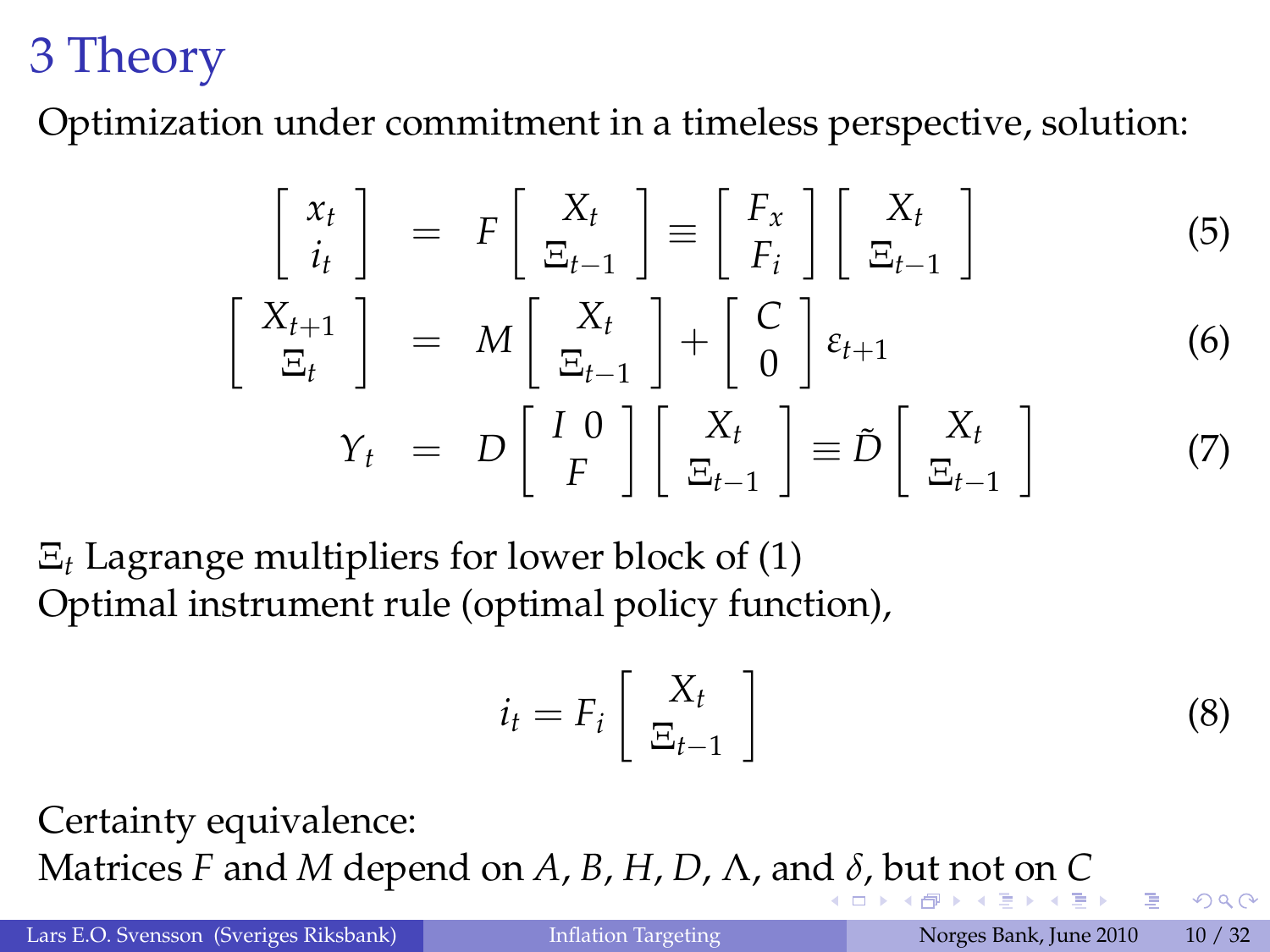Standard theory of (optimal) monetary policy:

- Central bank commits to some (optimal) policy function *F<sup>i</sup>*
- Private sector combines policy function with model, solves for rational-expectations equilibrium

**Not** in practice:

- Inflation-targeting central bank chooses and announces current policy rate, indicates or announces path of future policy rate, publishes forecast of inflation and the real economy
- Private sector responds to this information, and the actual equilibrium results
- Forecasts and projections of the policy rate, inflation, and the real economy take center stage

How to model and understand?

<span id="page-10-0"></span> $\Omega$ 

イロト イ御 トイヨ トイヨ トーヨ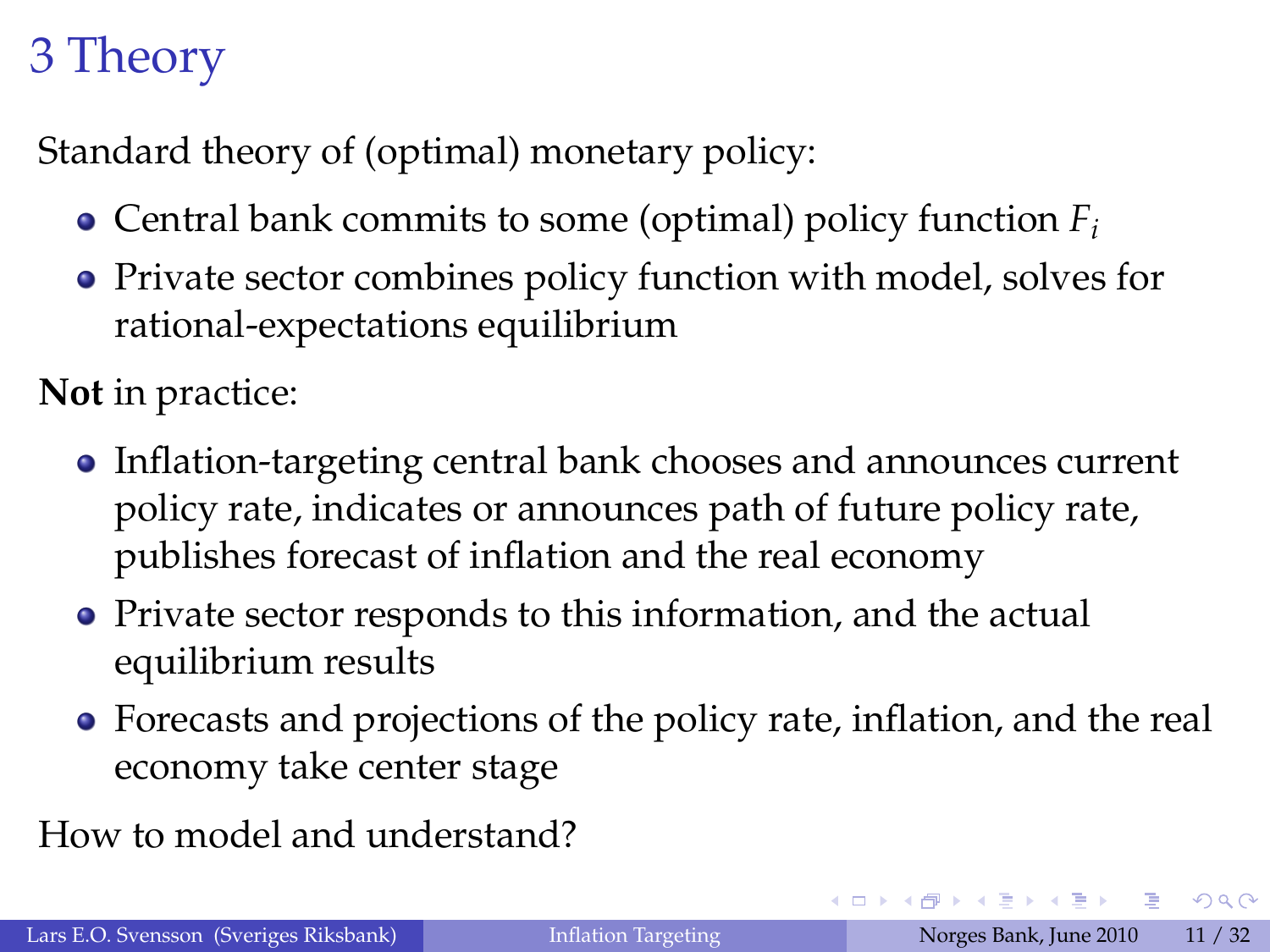- All inflation-targeting central banks not well described by this theory
- Theory is idealization (like consumption theory of actual consumer behavior)
- Theory of mature inflation targeting, potential best-practice inflation targeting
- Actual inflation targeting,  $w/$  one innovation after the other, moving in this direction
- Some inflation-targeting central banks may be pretty close

 $QQQ$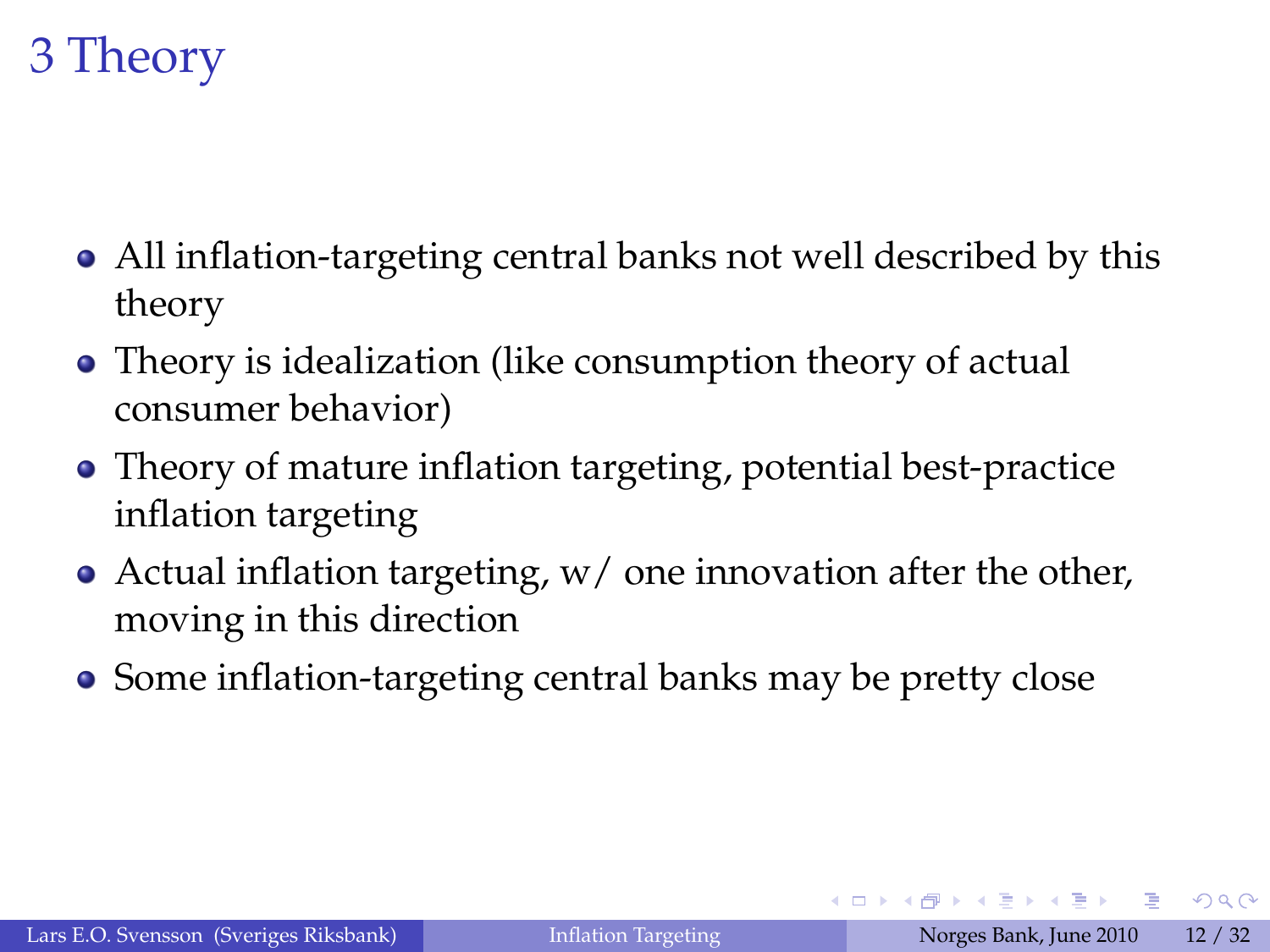Some misunderstandings to be avoided: Two things that inflation targeting is not

- Not *strict* inflation targeting, not  $L_t = (\pi_t \pi^*)^2$ . Always *flexible* inflation targeting.
- Not simple policy rule, such that  $i_t = \alpha(\pi_t \pi^*)$  or  $i_t - i_{t-1} = \alpha(\pi_t - \pi^*).$

Instead, inflation targeting implies that central banks respond to much more information, namely all information that affects the forecast of inflation and the real economy (resource utilization)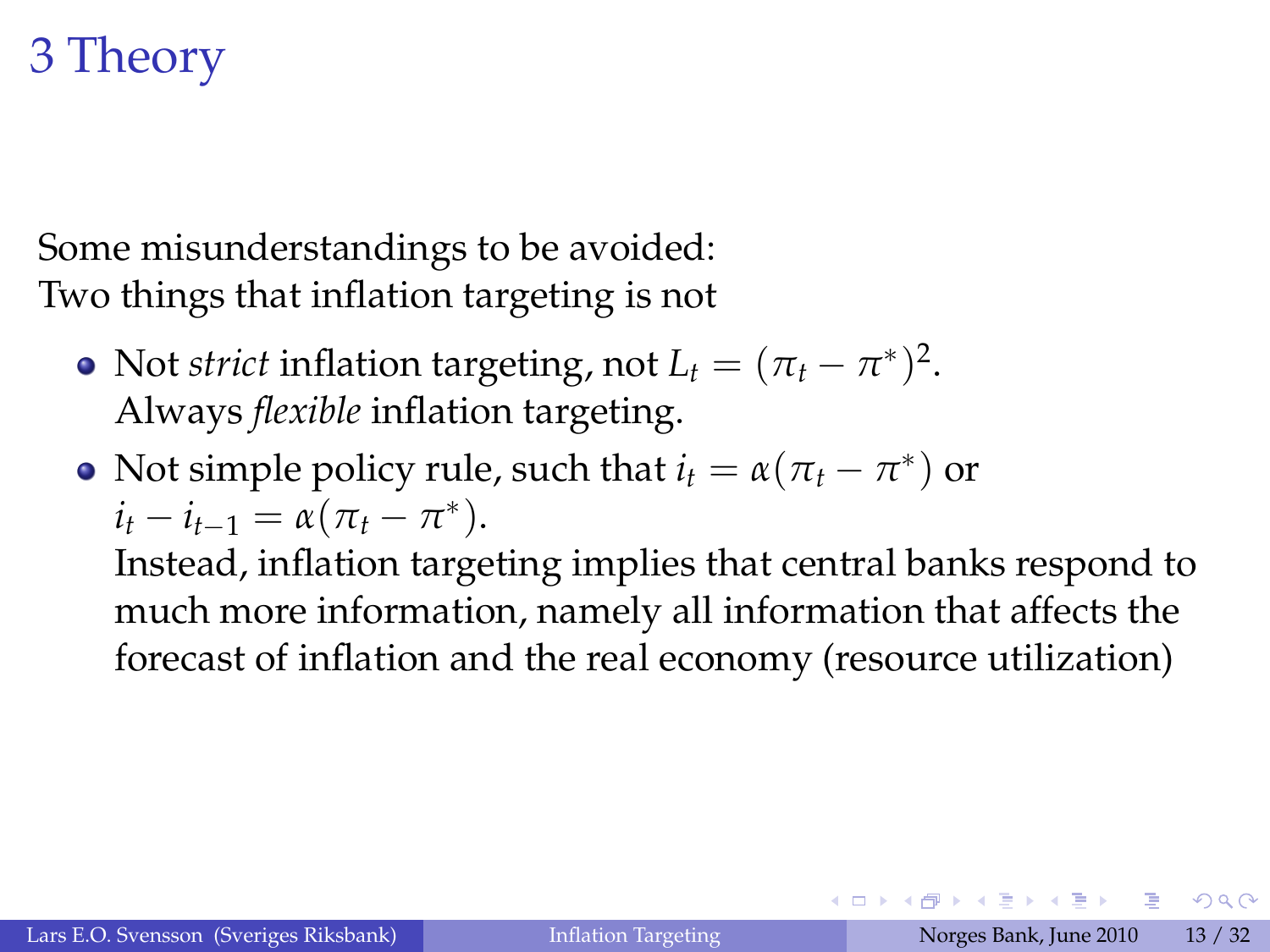# 3.2 Projection model; feasible set of projections

 $\sqrt{ }$ 

- $u^t \equiv \{u_{t+\tau,t}\}_{\tau=0}^\infty$  *projection* (conditional mean forecast) in period *t*
- *Projection model* for the projections (*X t* , *x t* , *i t* ,*Y t* ) in period *t*  $(\varepsilon_{t+\tau,t} = 0 \text{ for } \tau \geq 1)$

$$
\begin{aligned}\nX_{t+\tau+1,t} \\
Hx_{t+\tau+1,t} \\
Y_{t+\tau,t} &= D \begin{bmatrix} X_{t+\tau,t} \\ x_{t+\tau,t} \end{bmatrix} + Bi_{t+\tau,t} \tag{9} \\
Y_{t+\tau,t} &= D \begin{bmatrix} X_{t+\tau,t} \\ x_{t+\tau,t} \\ i_{t+\tau,t} \end{bmatrix} \tag{10} \\
X_{t,t} &= X_{t|t} \tag{11}\n\end{aligned}
$$

*Xt*j*<sup>t</sup>* estimate of predetermined variables in period *t* (allows for imperfectly observed state of the economy)

 $\mathcal{T}(X_{t|t})$  *feasible set of projections* for given  $X_{t|t}$ , the set of projections  $(X^t, x^t, i^t, Y^t)$  that satisfy [\(9\)](#page-13-0)-[\(11\)](#page-13-1)

 $QQQ$ 

<span id="page-13-1"></span><span id="page-13-0"></span>イロトス 御下ス ヨトス ヨトッ ヨ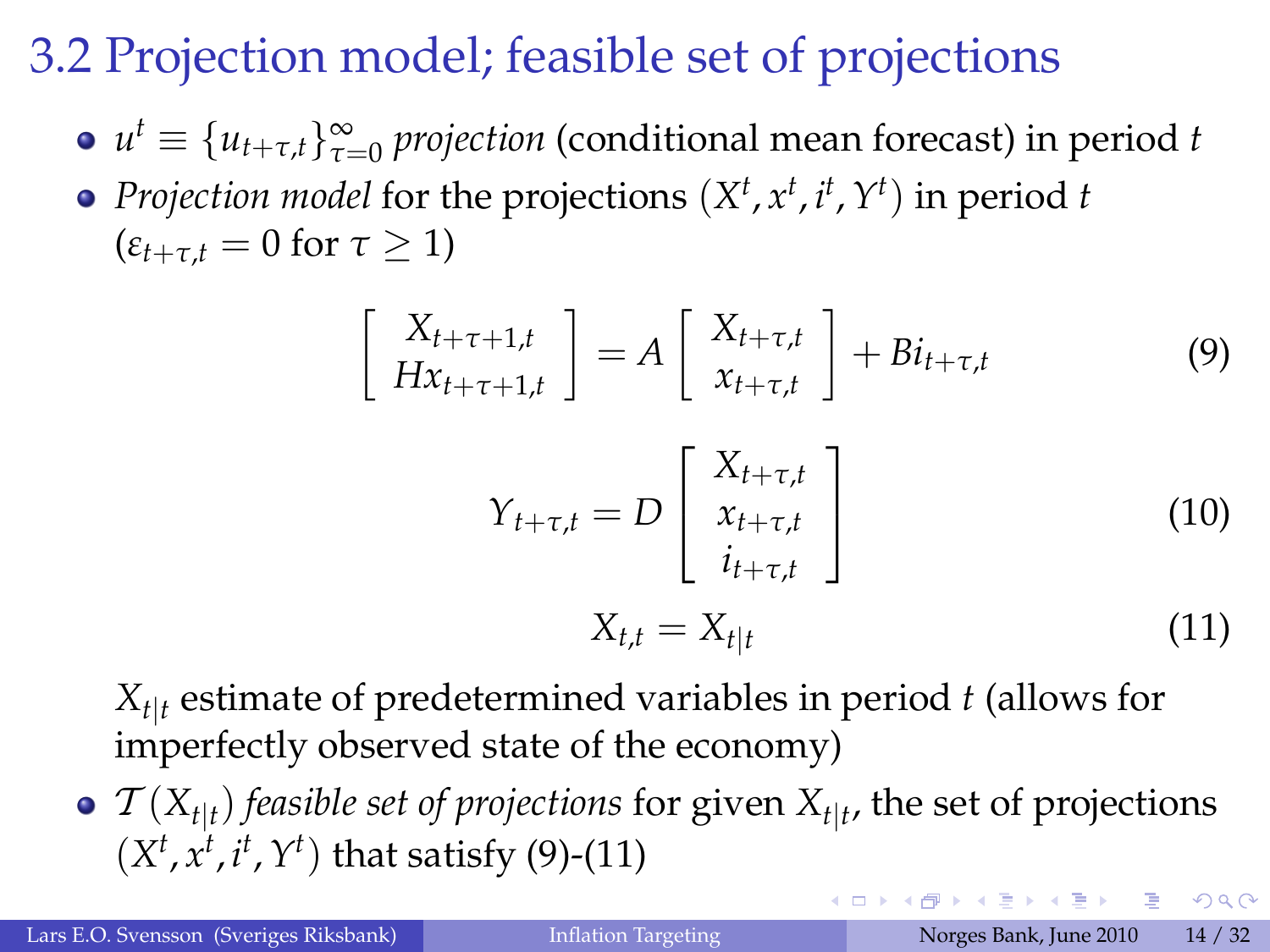# 3.3 Optimal policy choice

Policy problem in *t*: Determine optimal projection  $(\hat{X}^t, \hat{x}^t, \hat{t}^t, \hat{Y}^t)$ that minimizes intertemporal forecast loss function,

$$
\mathcal{L}(Y^t) = \sum_{\tau=0}^{\infty} \delta^{\tau} L_{t+\tau,t} \ (0 < \delta \le 1), \tag{12}
$$

subject to  $(X^t, x^t, i^t, Y^t) \in \mathcal{T}(X_{t|t})$ Period forecast loss

$$
L_{t+\tau,t} \equiv Y_{t+\tau,t}' \Lambda Y_{t+\tau,t} \tag{13}
$$

• Optimization under commitment in timeless perspective, modified loss function (Svensson-Woodford 05)

$$
\min_{i^t, Y^t} \left\{ \mathcal{L}(Y^t) + \frac{1}{\delta} \Xi_{t-1}^{\prime} H(x_{t,t} - x_{t,t-1}) \right\} \text{ s.t. } (X^t, x^t, i^t, Y^t) \in \mathcal{T}(X_{t|t})
$$
\n(14)

ぼう マミメー 語

 $QQ$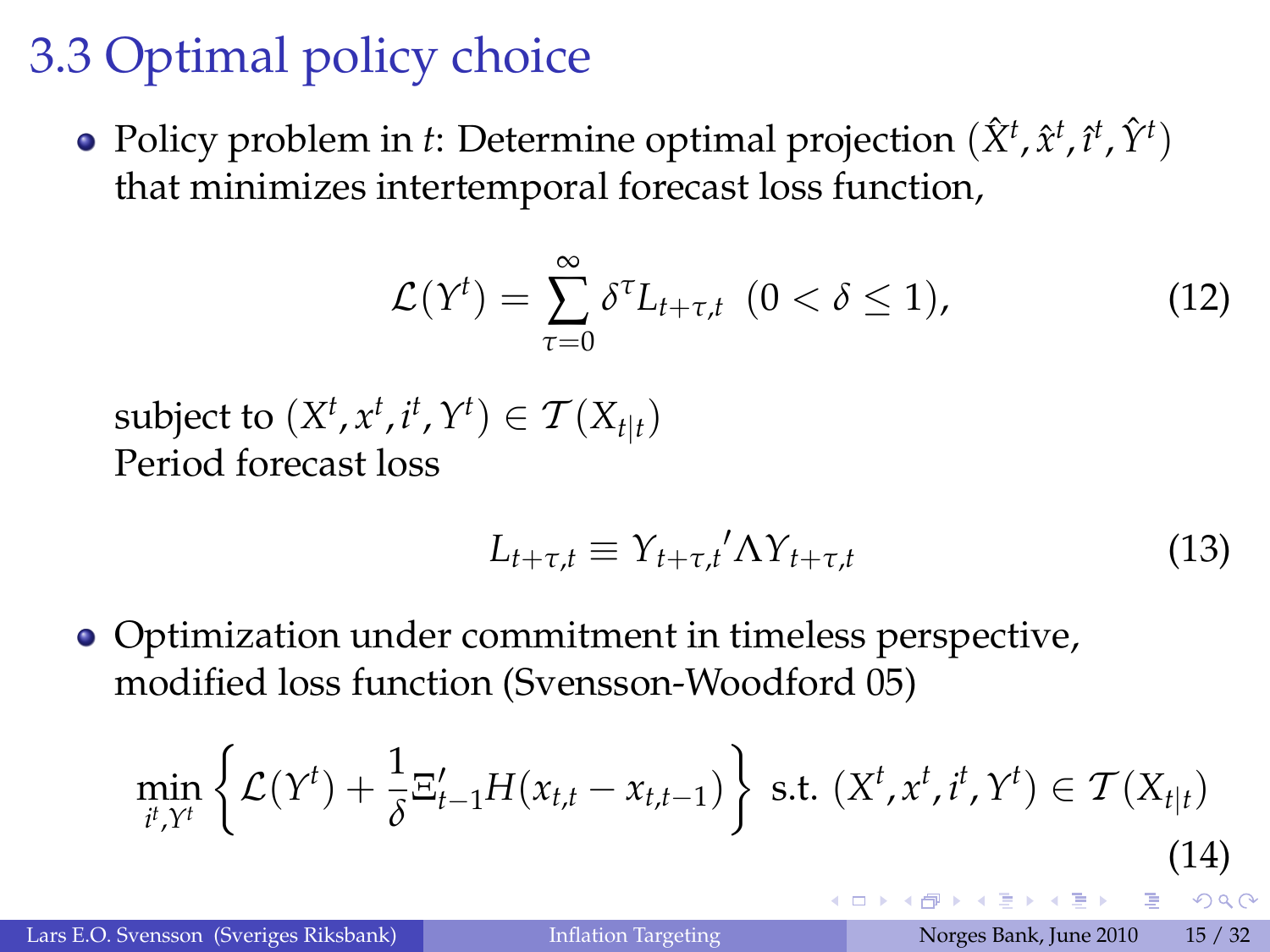# 3.3 Optimal policy choice

Alternative implementation of timeless perspective (Giannoni-Woodford 02, Svensson-Woodford 05): **Restriction** instead of modified loss function

<span id="page-15-0"></span>
$$
x_{t,t} = F_x \left[ \begin{array}{c} X_{t|t} \\ \Xi_{t-1} \end{array} \right] \tag{15}
$$

 $T(X_{t|t}, \Xi_{t-1})$ , the **restricted** *feasible set of projections*, the subset of the feasible set of projections  $\mathcal{T}(X_{t|t})$  that satisfy [\(15\)](#page-15-0) for given  $X_{t|t}$ and  $\Xi_{t-1}$ 

• Optimal policy projection is also the solution to the problem

$$
\min_{i^t, Y^t} \mathcal{L}(Y^t) \text{ subject to } (X^t, x^t, i^t, Y^t) \in \mathcal{T}(X_{t|t}, \Xi_{t-1}) \tag{16}
$$

 $QQQ$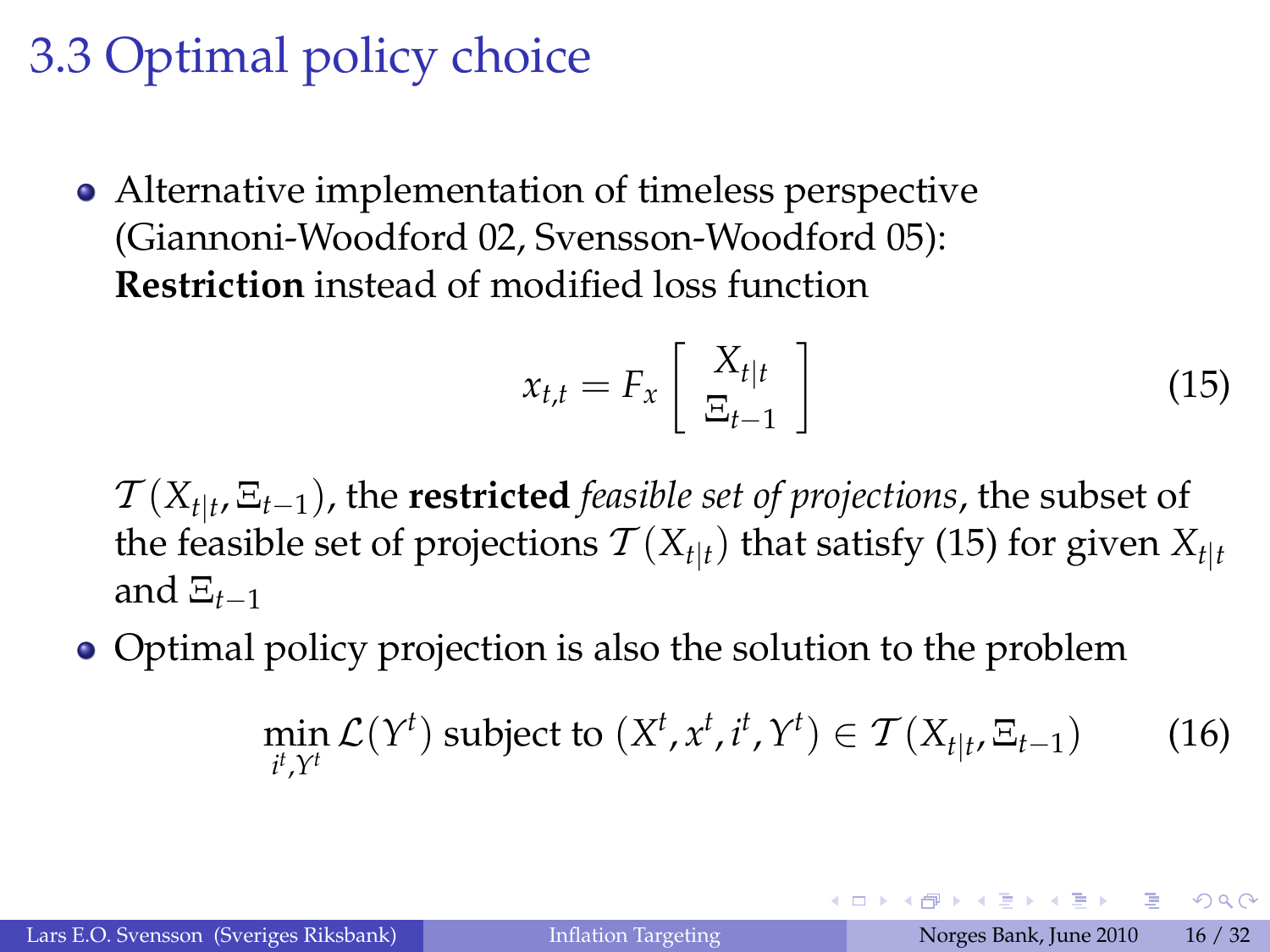3.4 The **forecast** Taylor curve

$$
\mathcal{L}(Y^t) = \sum_{\tau=0}^{\infty} \delta^{\tau} (\pi_{t+\tau,t} - \pi^*)^2 + \lambda \sum_{\tau=0}^{\infty} \delta^{\tau} (y_{t+\tau,t} - \bar{y}_{t+\tau,t})^2 \qquad (17)
$$

Sums of discounted squared inflation and output gaps (forecasts)



Lars E.O. Svensson (Sveriges Riksbank) [Inflation Targeting](#page-0-0) Norges Bank, June 2010 17 / 32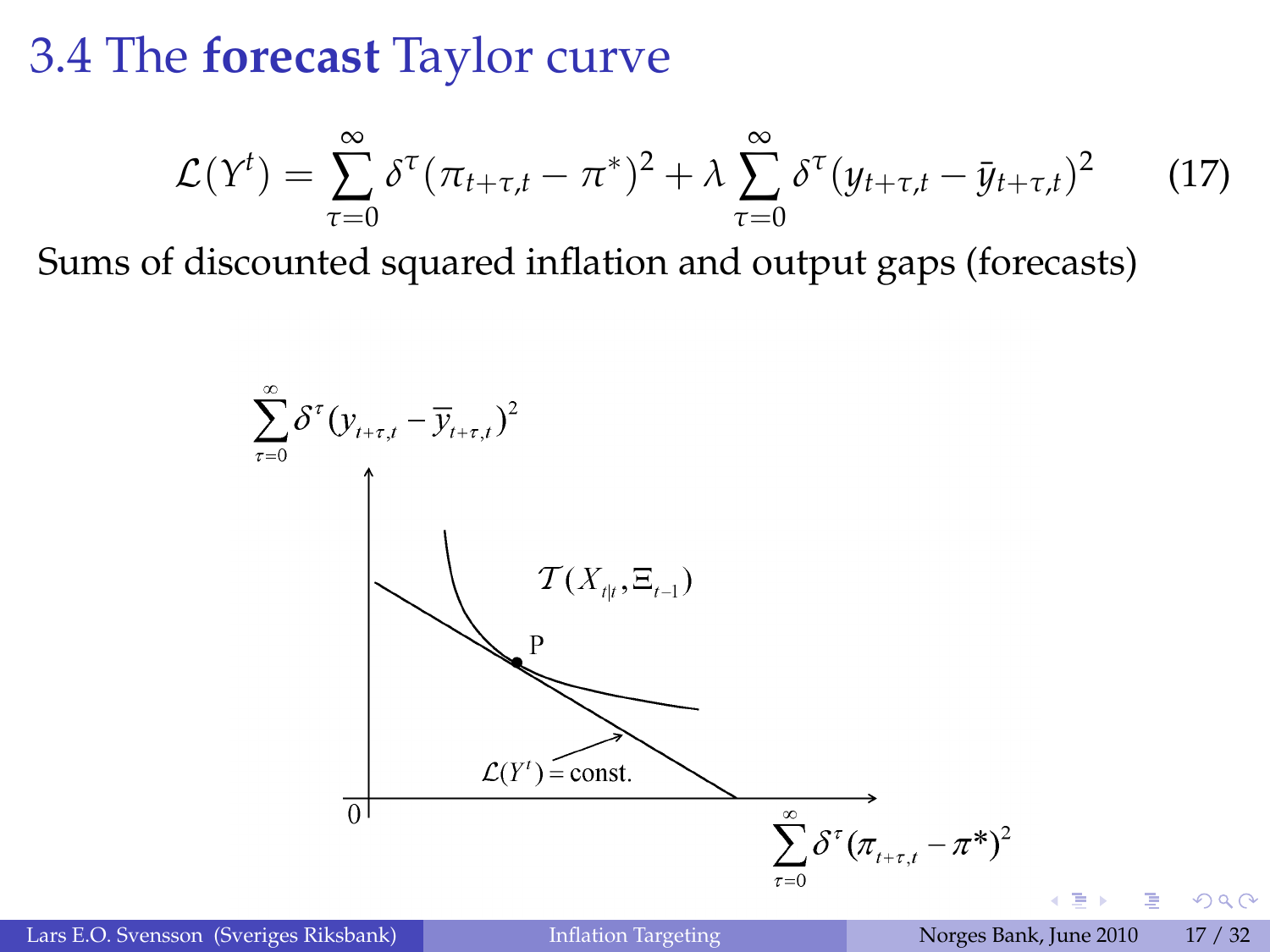### 3.6 Targeting rules

General targeting rule (Giannoni-Woodford 09, Svensson 99)

$$
\sum_{s=-a}^{b} g_s Y_{t+s+\tau,t} = 0 \quad (\tau \ge 0)
$$

Simplest New Keynesian model (Svensson-Woodford 05)

$$
\pi_{t+\tau,t} - \pi^* + \frac{\lambda}{\kappa} [(y_{t+\tau,t} - \bar{y}_{t+\tau,t}) - (y_{t+\tau-1,t} - \bar{y}_{t+\tau-1,t})] = 0
$$

- Simple, robust, and practical way to characterize optimal policy in small models
- Complex in larger models
- Arguably, for practical policy, policymakers need to look at graphs only

 $QQQ$ 

イロト イ御 トイヨ トイヨ トーヨ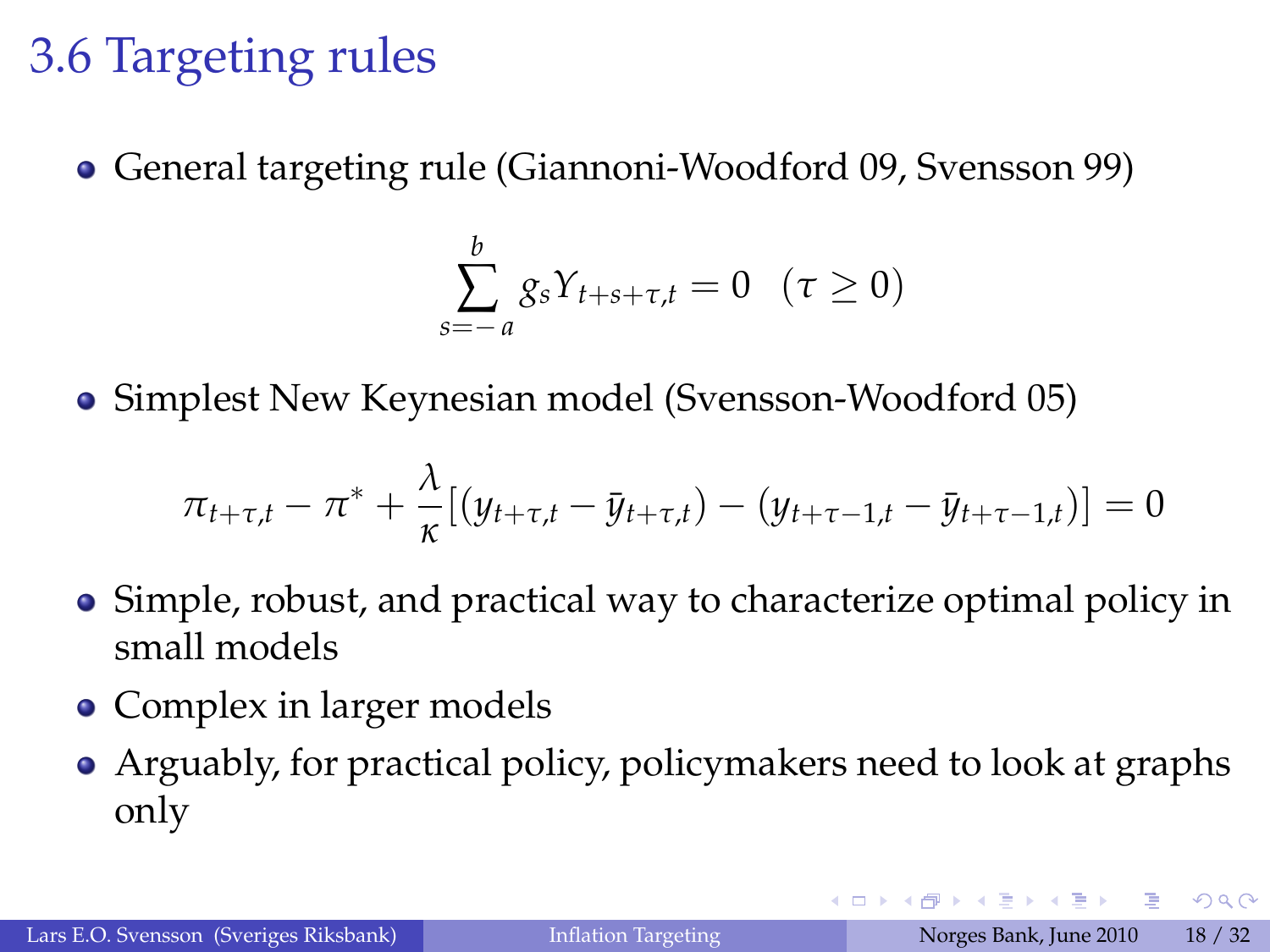# 3.7 Implementation and equilibrium determination

Determination of equilibrium? Period *t*:

- Central bank chooses and announces forecast  $(\hat{X}^t, \hat{x}^t, \hat{t}^t, \hat{Y}^t)$  and sets  $i_t = \hat{i}_{t,t}$
- Private sector believes forecast:  $x_{t+1|t} = x_{t+1,t}$
- Private sector determines  $x_t$  given  $x_{t+1|t}$ ,  $X_t$ , and  $i_t$ :

$$
Hx_{t+1|t} = A_{21}X_t + A_{22}x_t + B_2i_t
$$
  

$$
x_t = A_{22}^{-1}(Hx_{t+1|t} - A_{21}X_t - B_2i_t)
$$

Period  $t + 1$ :

Private sector determines  $X_{t+1}$  given  $X_t$ ,  $x_t$ ,  $i_t$ , and  $\varepsilon_{t+1}$ 

$$
X_{t+1} = A_{11}X_t + A_{12}x_t + B_1i_t + C\varepsilon_{t+1}
$$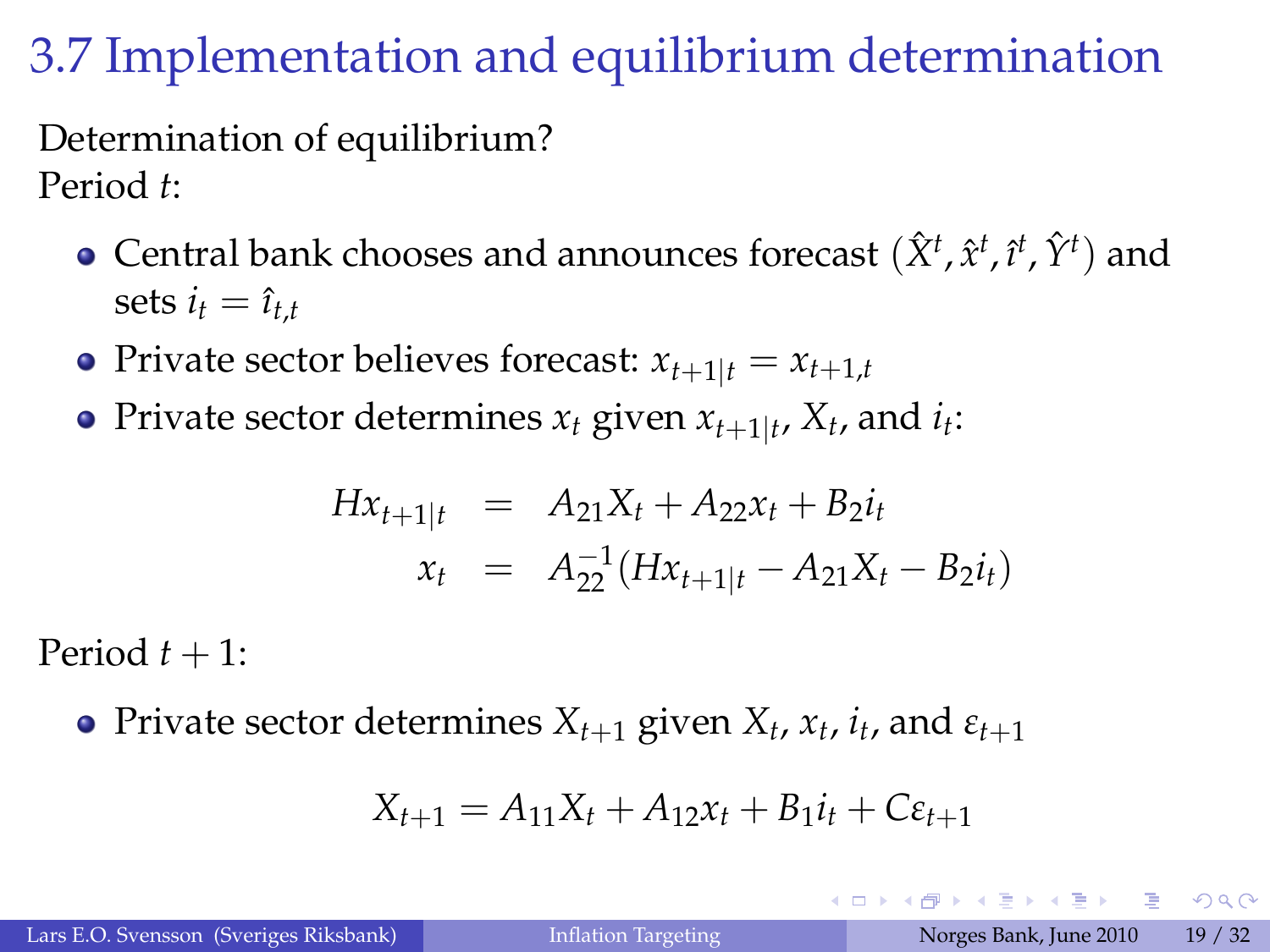## 3.7 Implementation and equilibrium determination

Determinacy/uniqueness of rational-expectations equilibrium?

Implicit out-of-equilibrium commitment (Svensson-Woodford 05), for instance,

$$
i_t = \hat{i}_{t,t} + \varphi(\pi_t - \pi_{t,t})
$$

Svensson-Woodford 05: *ϕ* > 1 (Taylor Principle) ensures determinacy

 $QQQ$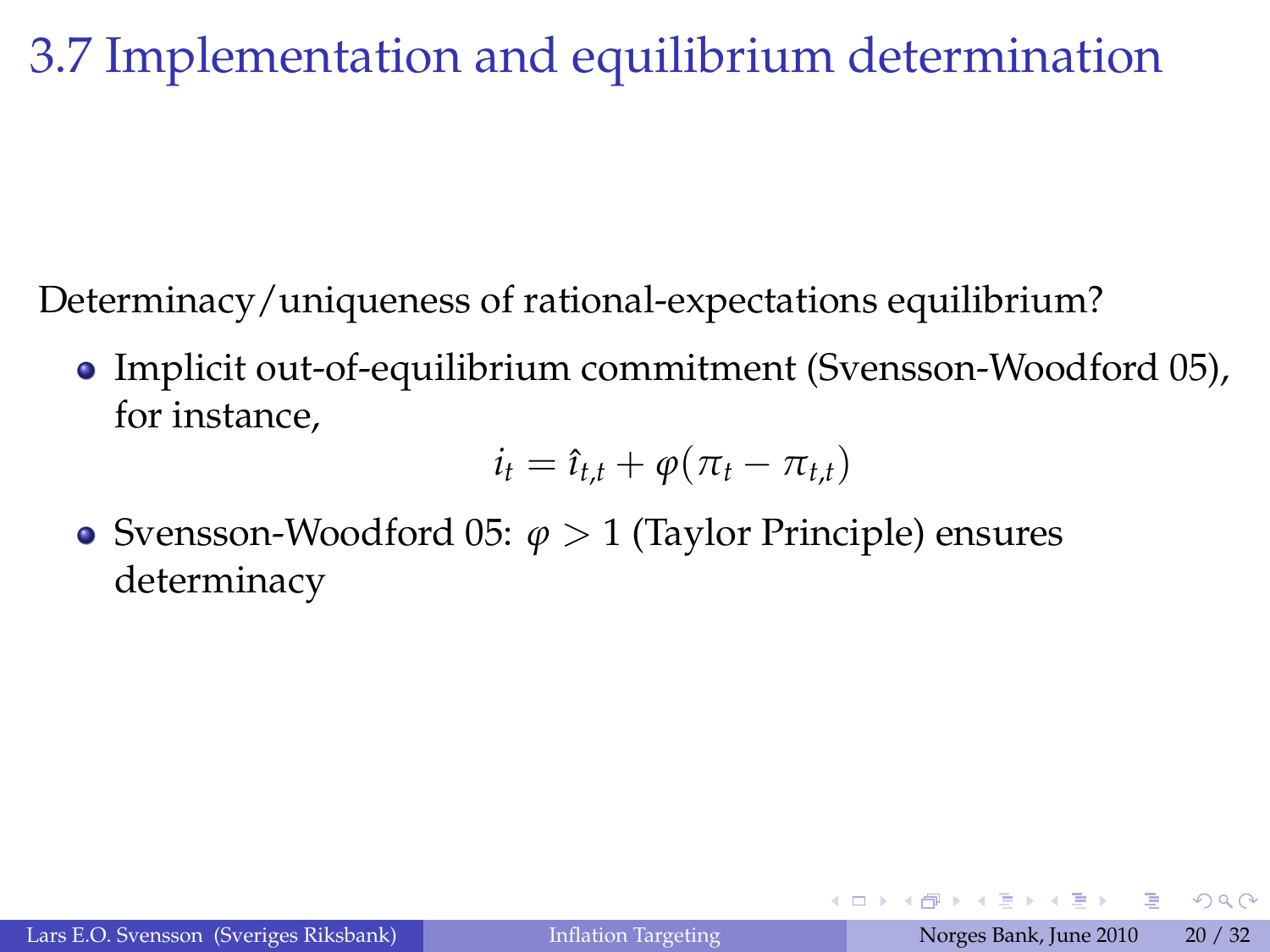# 3. Theory

Main point of theory:

Central bank does **not** choose and communicate a **policy function**,

$$
i_t = f_X X_t + f_X x_t
$$
  

$$
i_t = f_\pi(\pi_t - \pi^*) + f_y(y_t - \bar{y}_t)
$$

**Instead**, central bank chooses and communicates a **policy-rate path**,

$$
i^{t} \equiv \{i_{t+\tau,t}\}_{\tau=0}^{\infty(T)}
$$
  
min  $\mathcal{L}(Y^{t})$  subject to  $(X^{t}, x^{t}, i^{t}, Y^{t}) \in \mathcal{T}(X_{t|t},...)$ 

**∢ ロ ▶ ィ 何** 

G

 $QQ$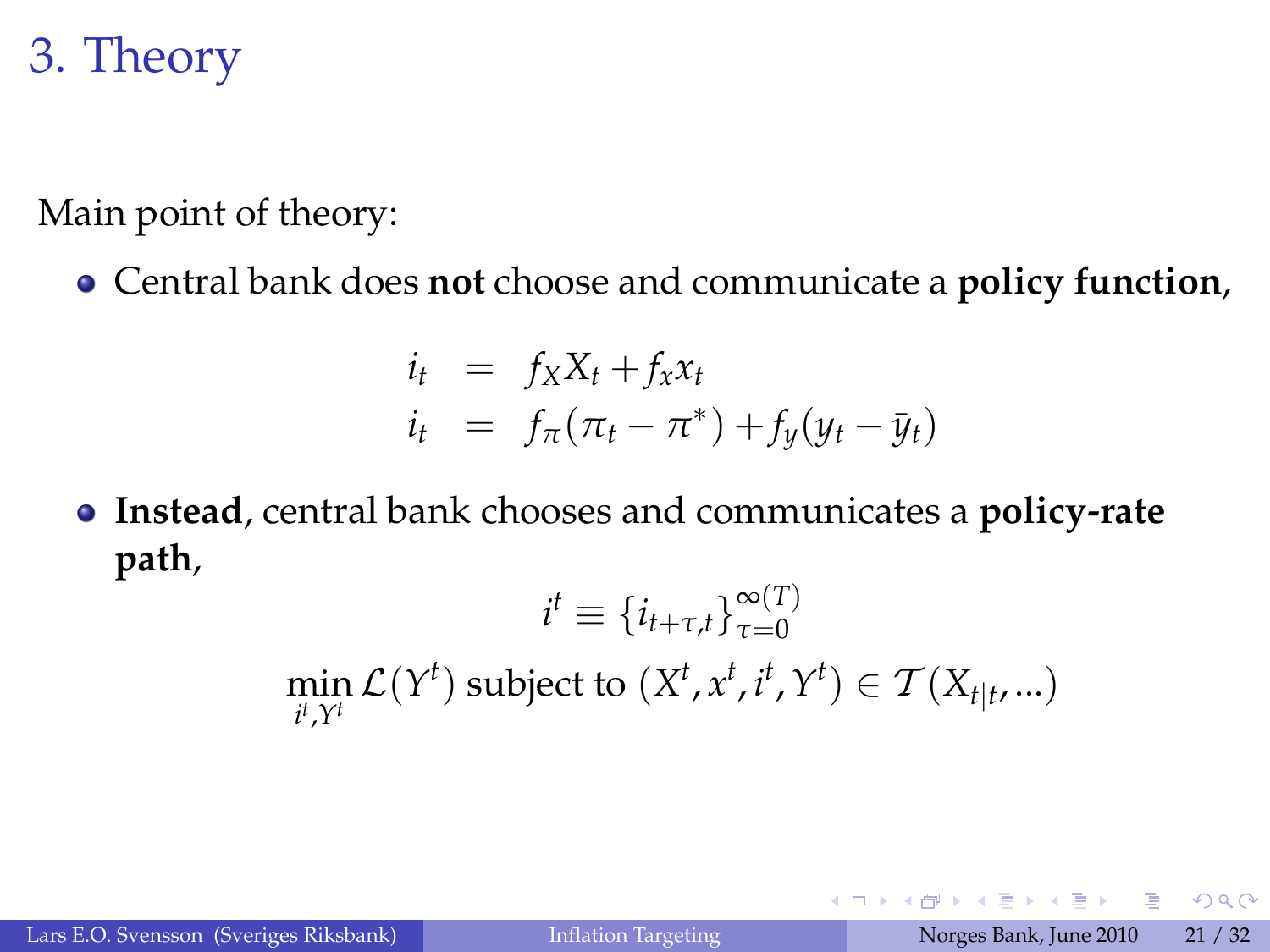## 3.8 Optimization under discretion

- The discretion equilibrium
- Degrees of commitment (Schaumburg and Tambalotti 07)

4 0 8

E

 $QQQ$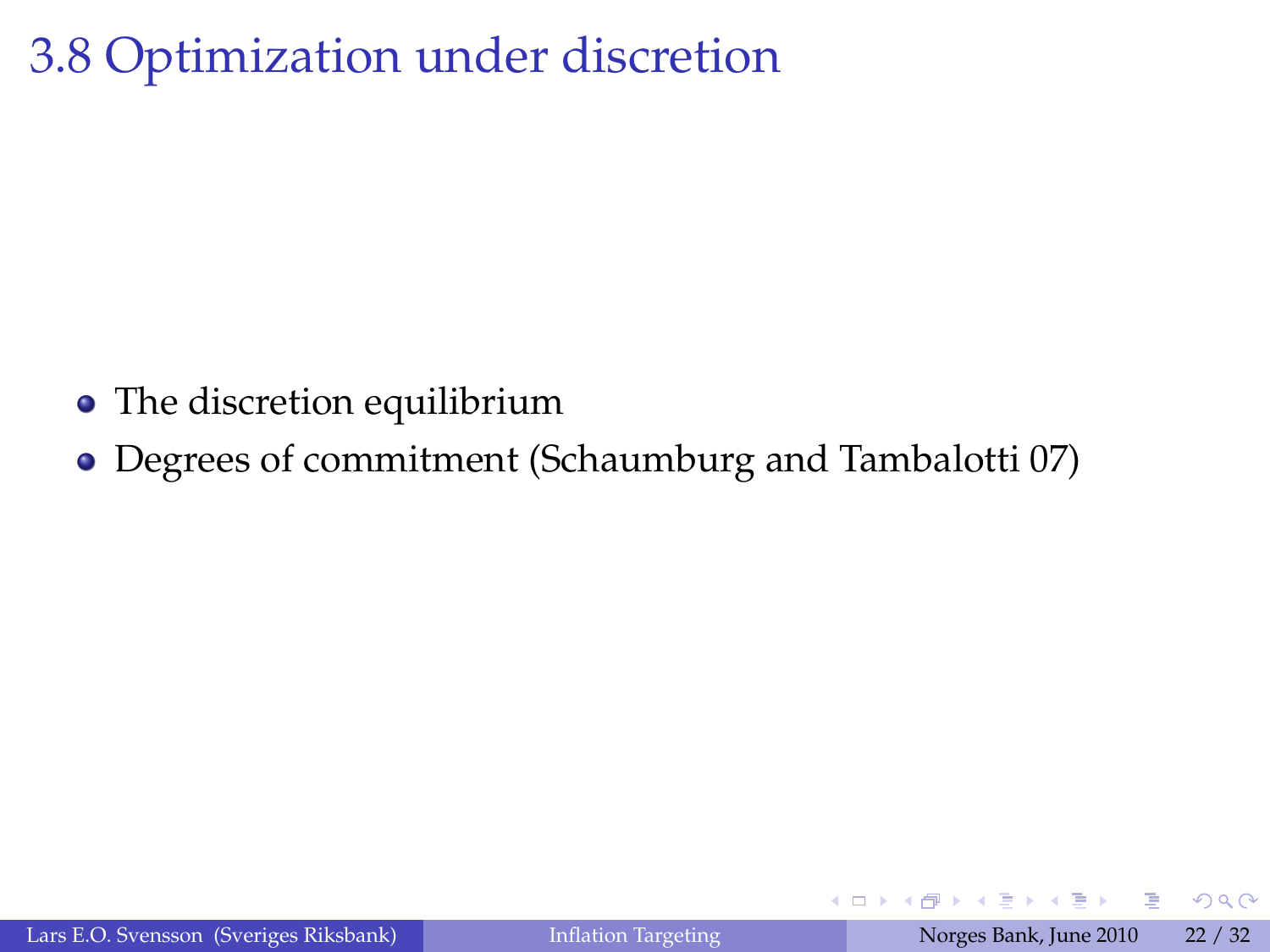### 3.9 Uncertainty

- Uncertainty about the state of the economy (additive uncertainty, certainty equivalence) (Svensson-Woodford 03)
- Uncertainty about the model/transmission mechanism (multiplicative uncertainty, not certainty equivalence) (Onatski-Williams 03, Svensson-Williams 07 MJLQ)

 $QQ$ 

不重 的不重的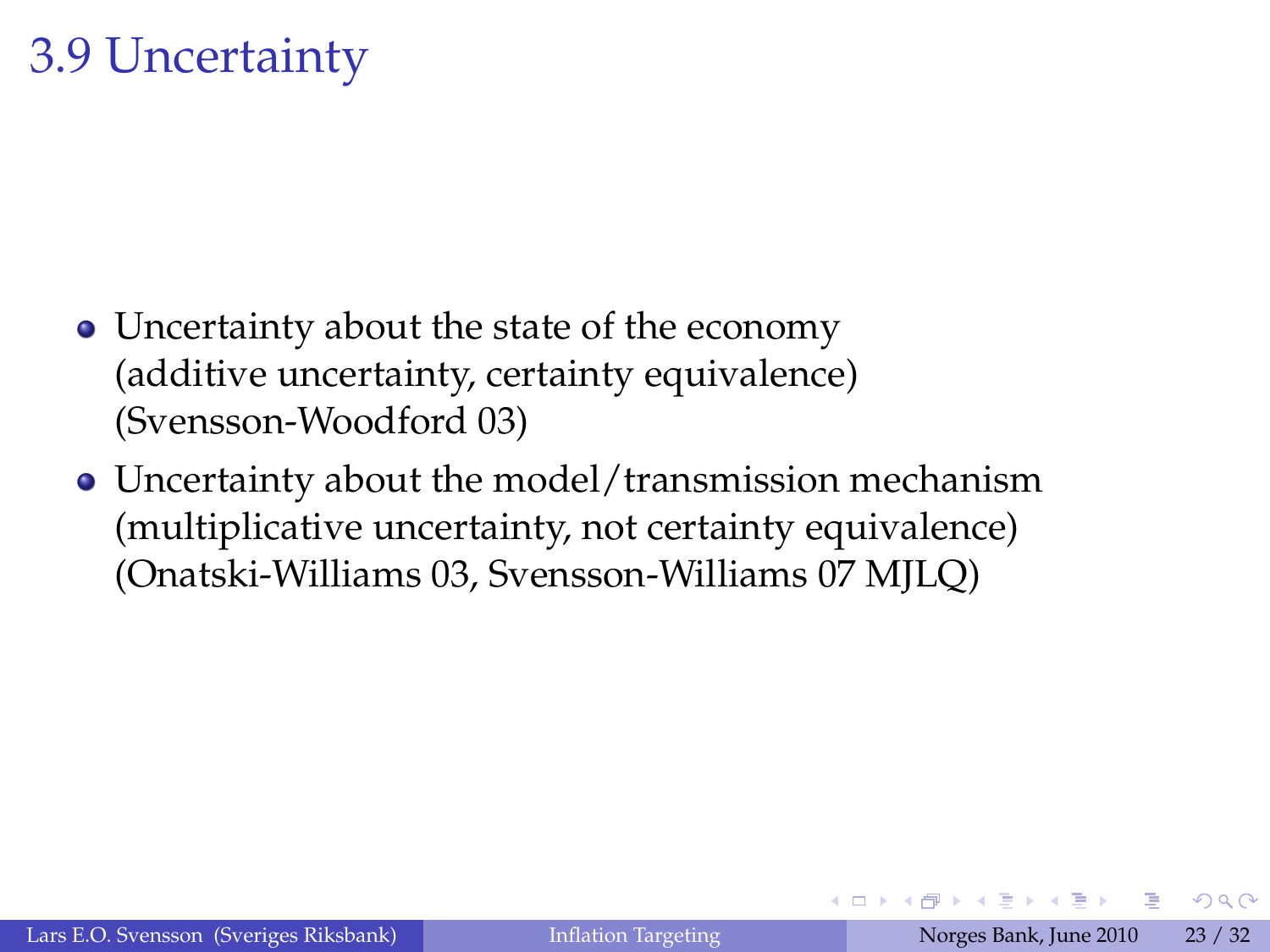## 3.10 Judgment

- Time-varying add factors/deviations (Reifschneider-Stockton-Wilcox 97, Svensson 05)
- FOMC Bluebook 02: "Policymaker perfect-foresight projections" Use judgment in Greenbook, optimal policy in FRB/US (Svensson-Tetlow 05)

G

 $QQQ$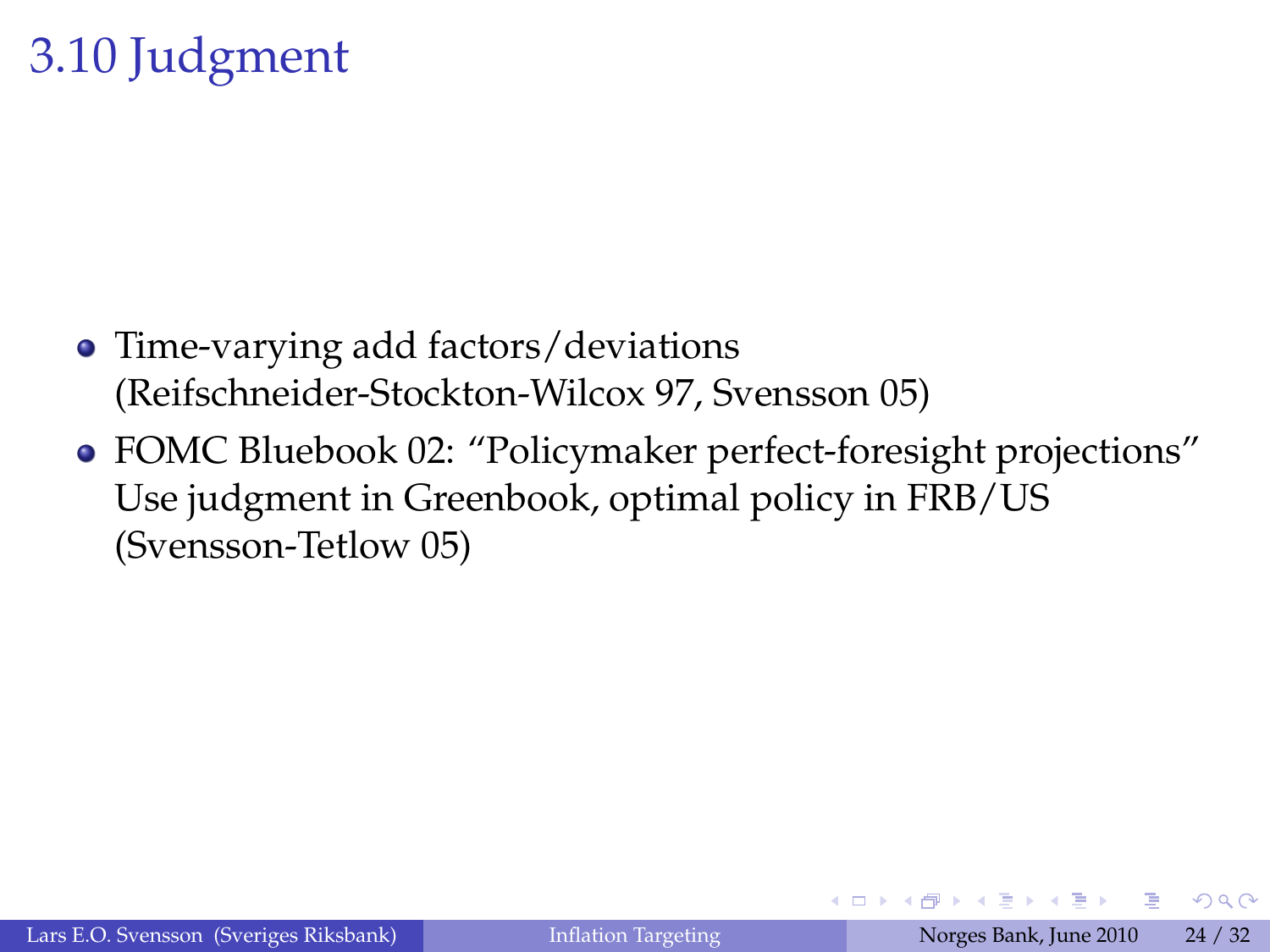### 4.1 Practice: The development of inflation targeting

RBNZ: Towards more flexible inflation targeting Away from a fixed policy horizon

4 0 8

 $2Q$ 

目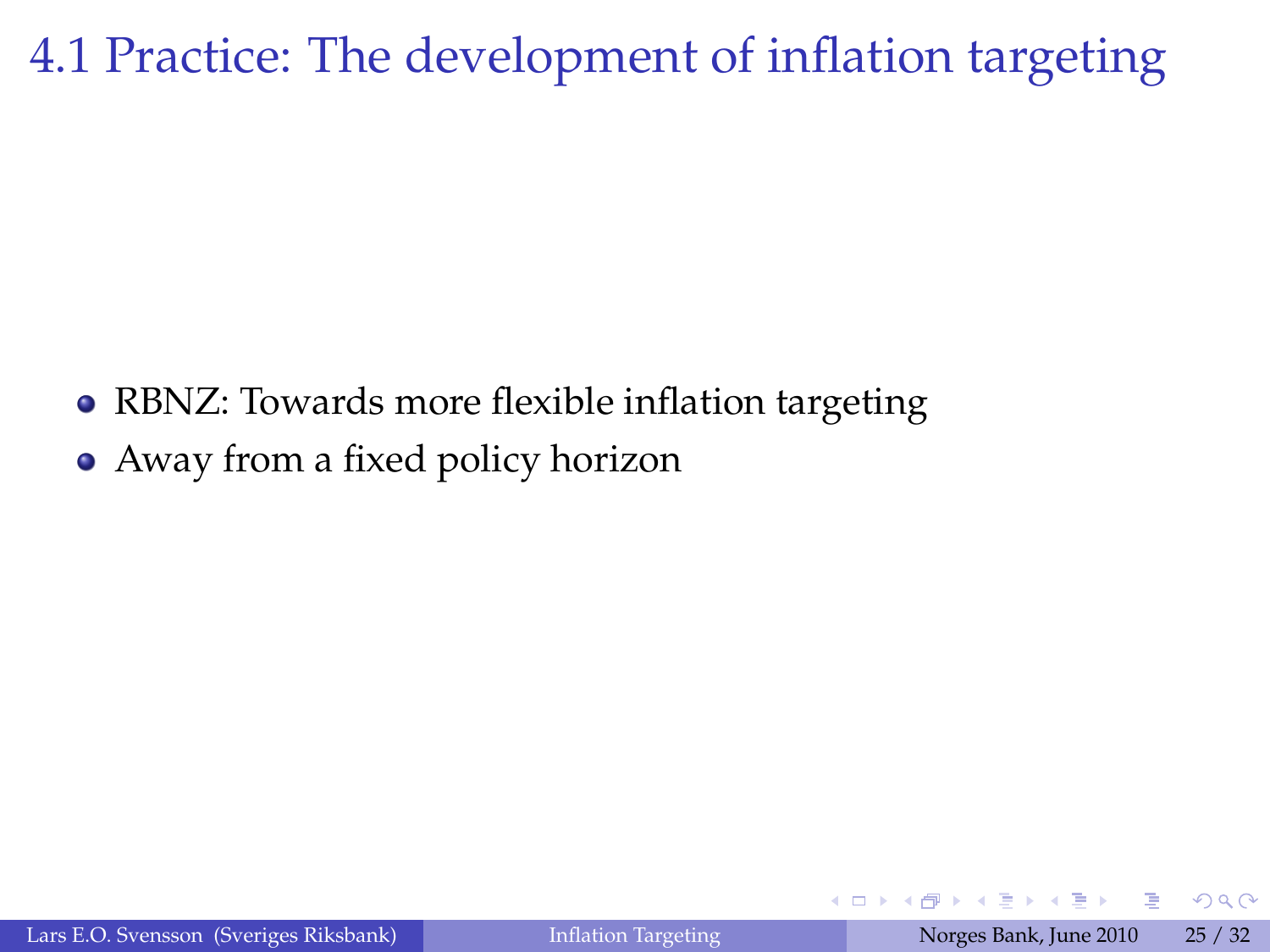#### 4.2 Practice: Publishing an interest-rate path

RBNZ (1997), Norges Bank (2005), Riksbank (2007), Czech National Bank (2008)

4 0 8

G

 $QQQ$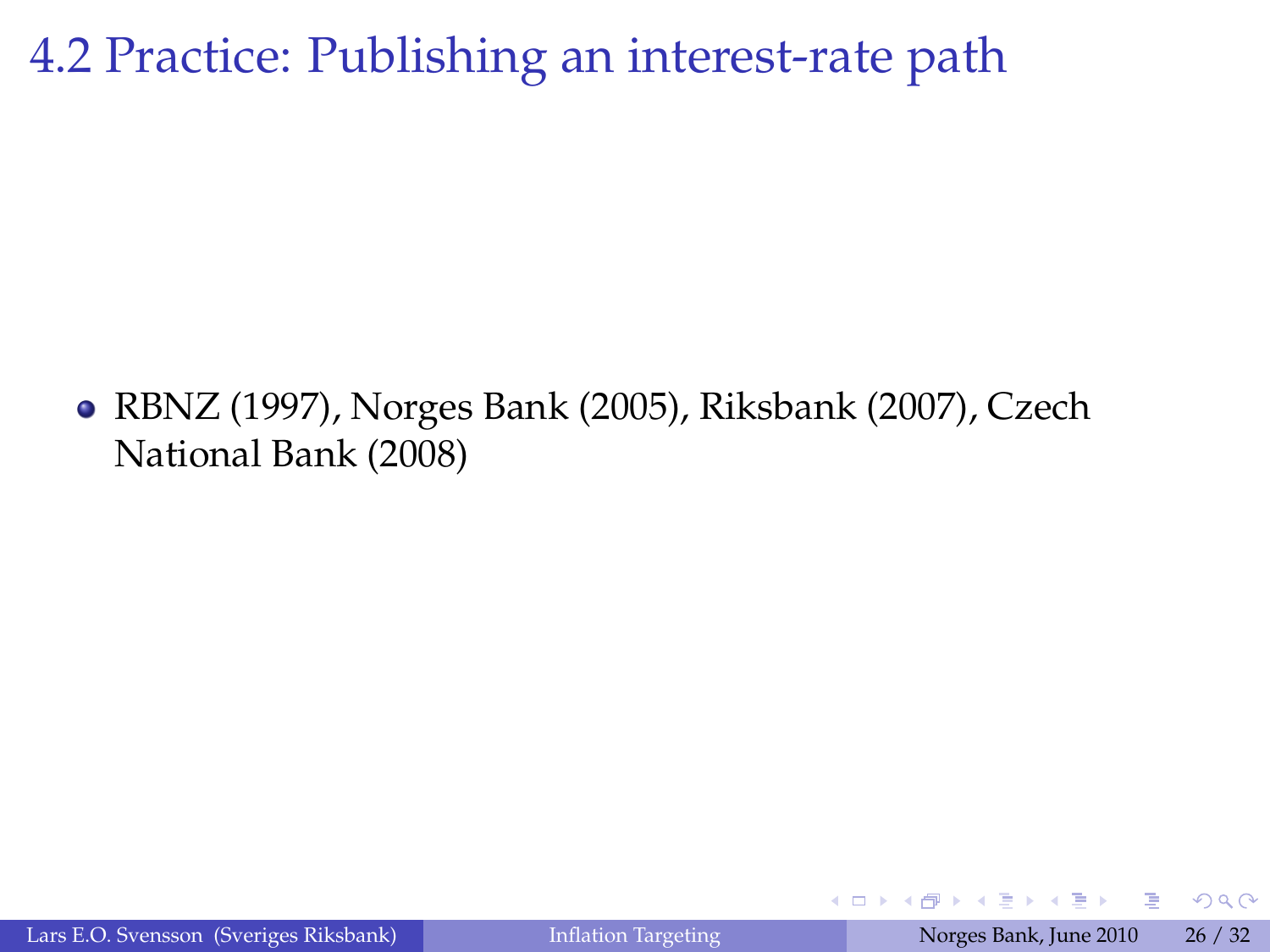Policy options, July 2009



Lars E.O. Svensson (Sveriges Riksbank) [Inflation Targeting](#page-0-0) Norges Bank, June 2010 27 / 32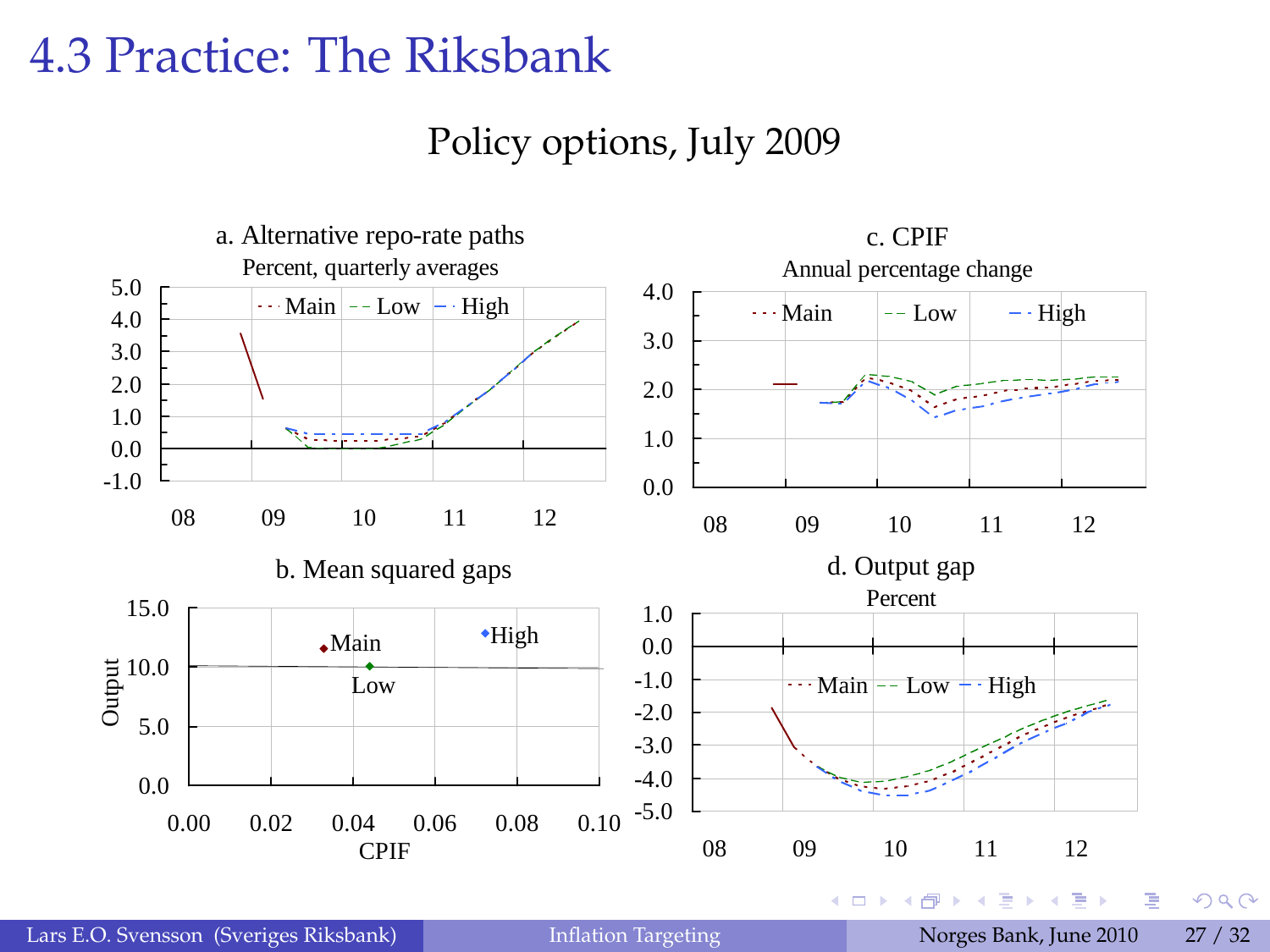#### Policy options, February 2010



Lars E.O. Svensson (Sveriges Riksbank) [Inflation Targeting](#page-0-0) Norges Bank, June 2010 28 / 32

 $299$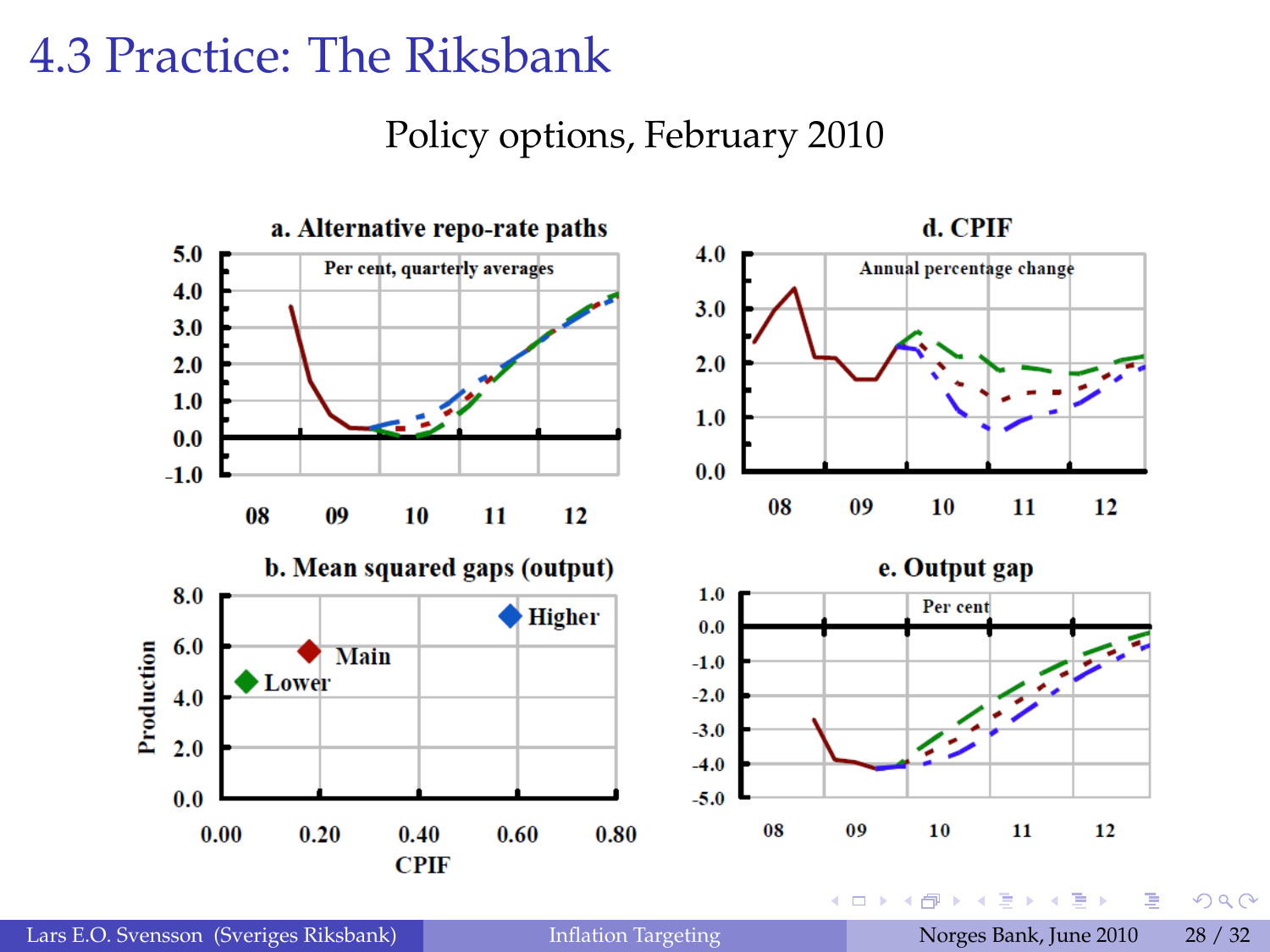#### **Mean squared gaps:** Simple theory

Main scenario

$$
(i^t, Y^t) \in \mathcal{T}(X_{t|t}, ...)
$$

• Loss for main scenario ( $\delta = 0$ )

$$
\frac{\mathcal{L}(Y^t)}{T+1} \approx \frac{\sum_{\tau=0}^{T} (\pi_{t+\tau,t} - \pi^*)^2}{T+1} + \lambda \frac{\sum_{\tau=0}^{T} (y_{t+\tau,t} - \bar{y}_{t+\tau,t})^2}{(T+1)}
$$
  
= 
$$
\text{MSC}(\pi^t) + \lambda \text{MSC}(y^t)
$$

Alternative feasible interest-rate scenarios, variations (*di<sup>t</sup>* , *dY<sup>t</sup>* ),

$$
(it + dit, Yt + dYt) \in T(Xt|t, ...)
$$

If  $(i^t, Y^t)$  optimal,

$$
\mathcal{L}(Y^t) \leq \mathcal{L}(Y^t + dY^t)
$$

一番

 $QQ$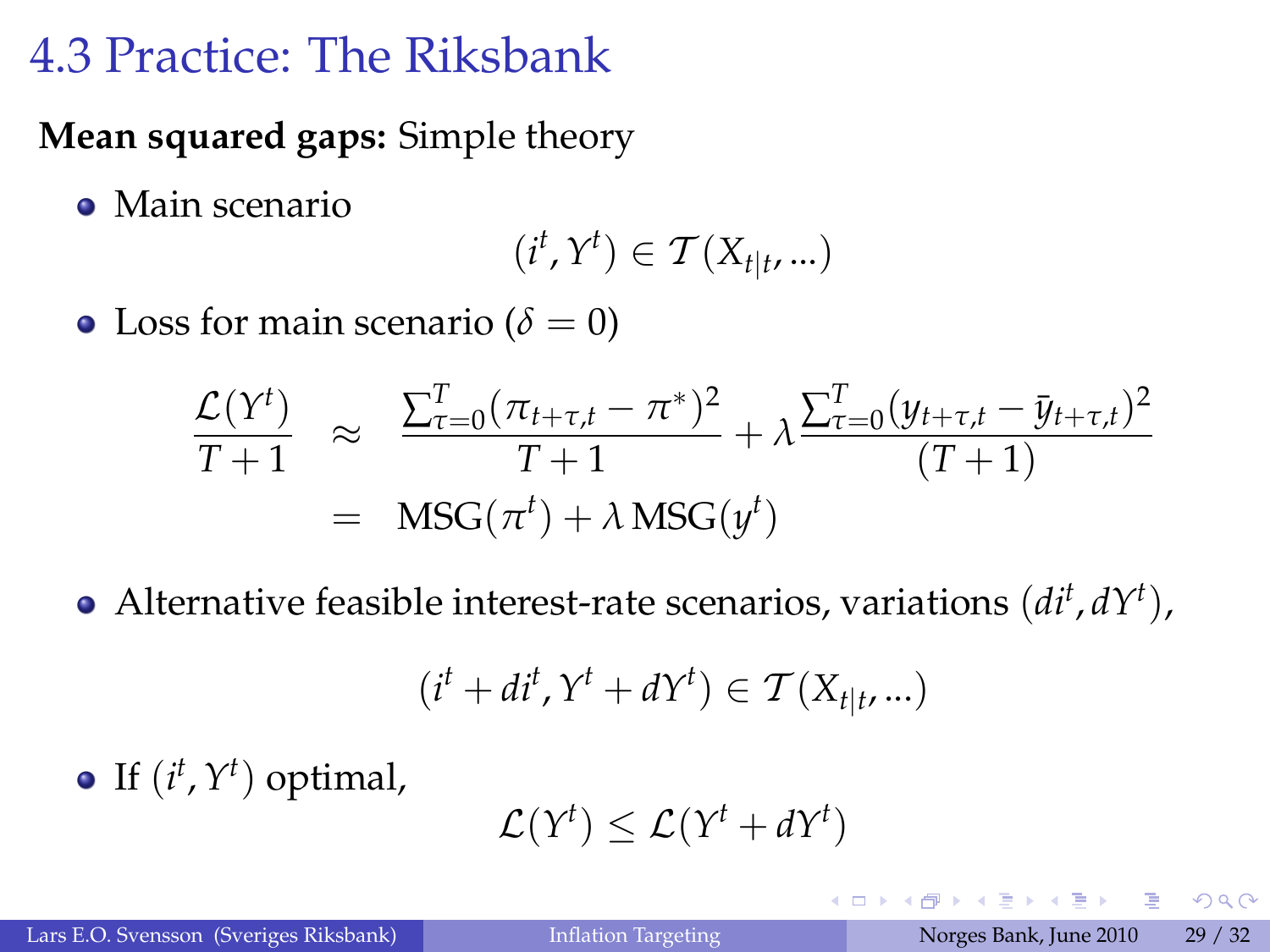#### 4.4 Practice: Norges Bank

#### Policy options, March 2005

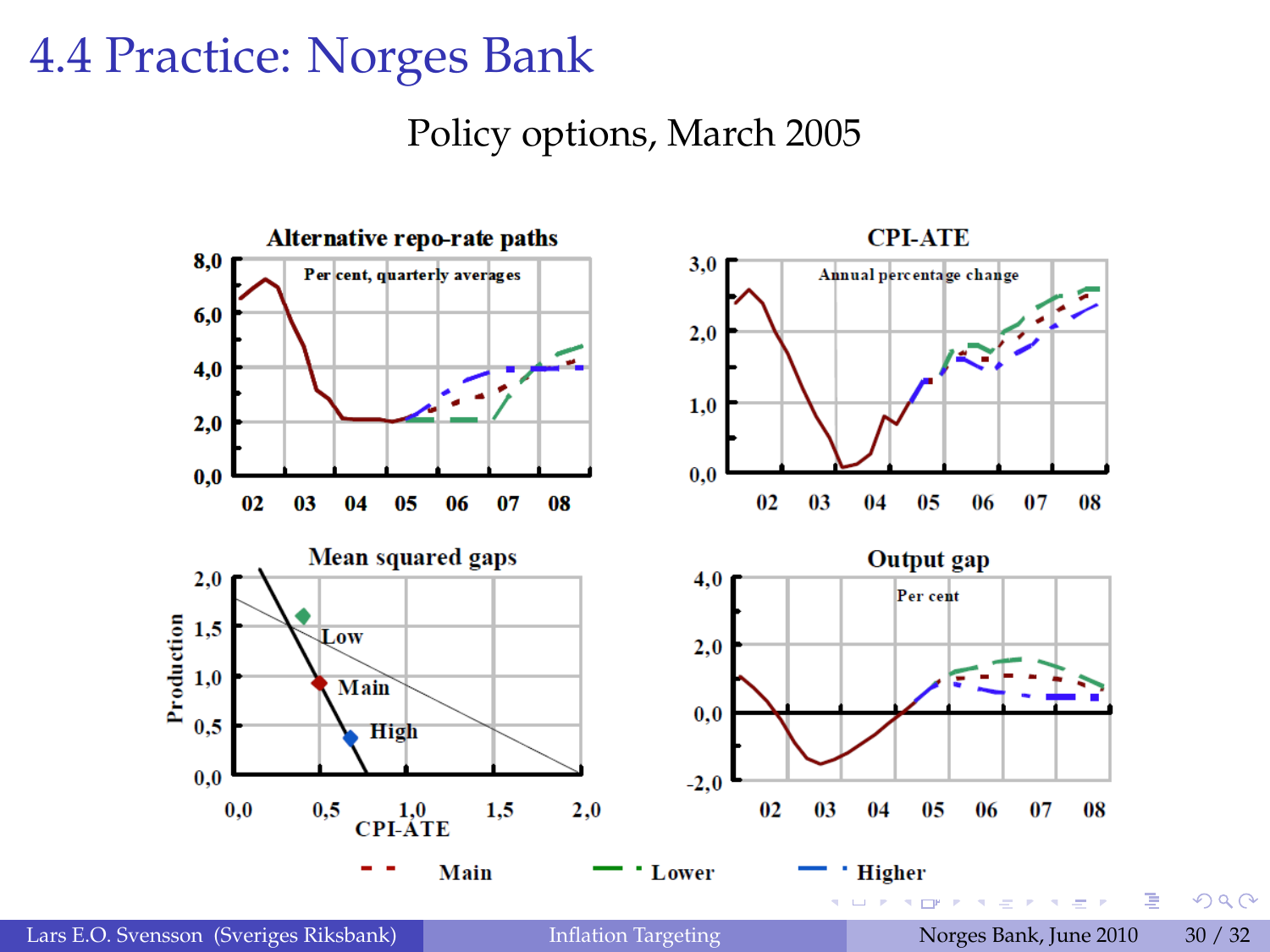The application of judgment, February 2009



03 04 05 06 07 08 09 10 11 12





イロト イ押ト イヨト イヨト

-3

E

 $2Q$